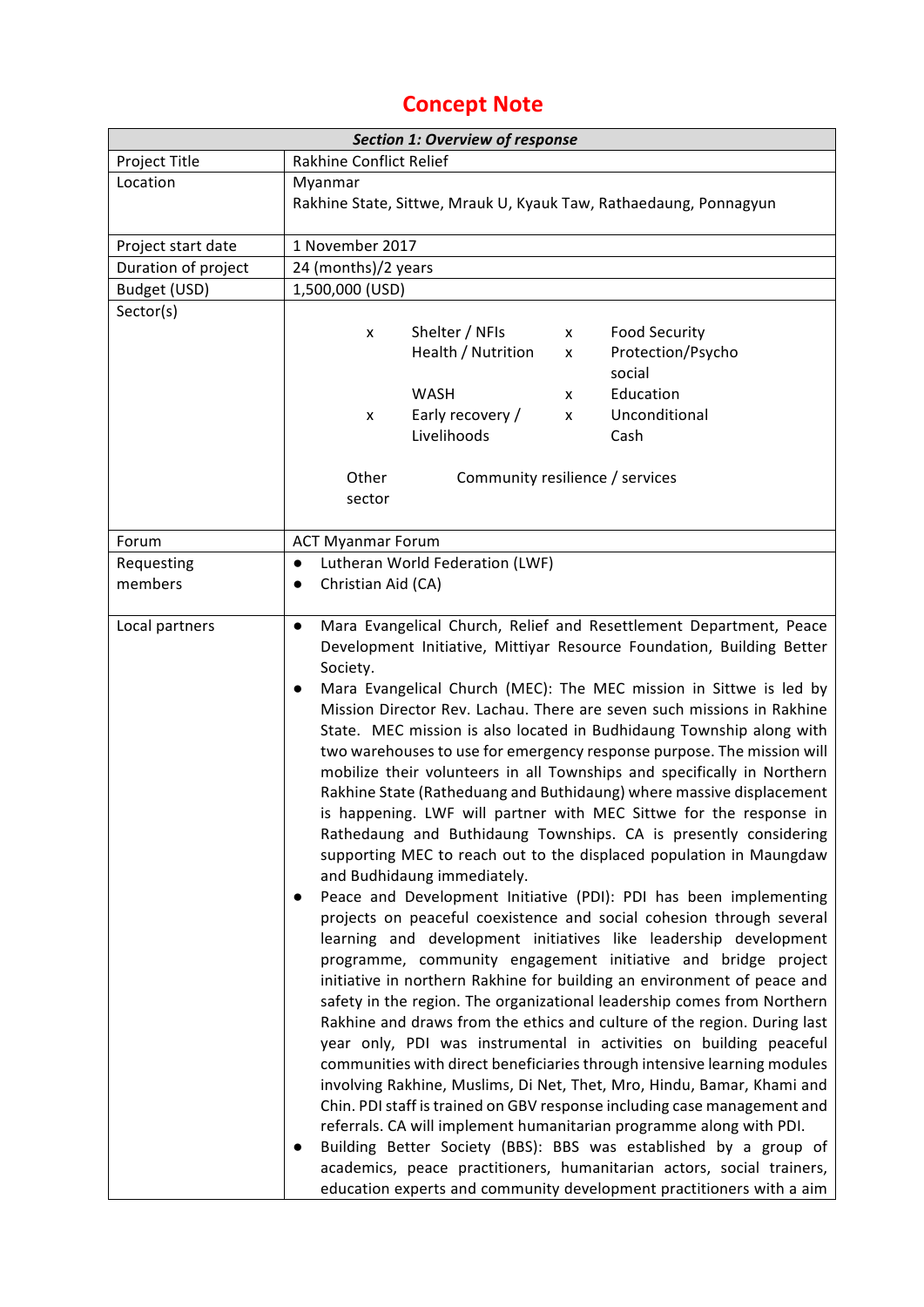|                               | to promote sustainable peace through empowerment for marginalized<br>and minority communities in Myanmar. The organization is based in<br>Sittwe, Rakhine State to focus on communal conflict intervention and to<br>promote the role of CSOs in peace building efforts between conflicting<br>communities. BBS has experience and works on promoting dialogue<br>practices between Rakhine and Muslim community with the aim to<br>promote understanding on inter-communal issues. The organization<br>implements humanitarian programme focused on shelter, NFI, WASH in      |
|-------------------------------|---------------------------------------------------------------------------------------------------------------------------------------------------------------------------------------------------------------------------------------------------------------------------------------------------------------------------------------------------------------------------------------------------------------------------------------------------------------------------------------------------------------------------------------------------------------------------------|
|                               | IDP Camps in Sittwe.<br>Myittar Resource Foundation (MRF): MRF has been working in Rakhine<br>$\bullet$<br>since 2012 focusing on relief, recovery and food security for the IDPs.<br>MRF has track record and expertise in Shelter construction, Health,<br>Education, W.A.S.H, Food and NFI distribution in Rakhine.<br>Relief and Resettlement Department (RRD): The relationship which LWF<br>$\bullet$<br>has with RRD will be used to get access to the areas which are otherwise<br>difficult to reach. The operations will be led by LWF using LWF standard<br>systems. |
|                               | *The number of partners will depend on the amount raised and<br>prioritization based on the need and conflict context.                                                                                                                                                                                                                                                                                                                                                                                                                                                          |
| Impact<br>(overall objective) | Relief and recovery assistance to people displaced by conflict in Rakhine<br>State and affected host communities                                                                                                                                                                                                                                                                                                                                                                                                                                                                |
| <b>Target beneficiaries</b>   | In Northern Rakhine there has been no access given the sensitivities involved<br>and the security issues. However, based on available government data 25,632<br>affected people from Northern Rakhine have moved to different townships in<br>Rakhine as a result of the August 25th security incident and the military<br>operations that have followed.                                                                                                                                                                                                                       |
|                               | Post the incident access to the existing IDPs camps in central Rakhine has been<br>denied. The camps in Central Rakhine has not received assistance including<br>food and have been struggling to meet their needs. As always women and<br>children are the worst sufferers.                                                                                                                                                                                                                                                                                                    |
|                               | Improvement has been noticed recently and LWF staffs have got approval to<br>visit and work in the Central Rakhine IDP camps.                                                                                                                                                                                                                                                                                                                                                                                                                                                   |
|                               | The project will support different affected communities including ethnic<br>Rakhine, Muslims, Daing-net, Hindus, Thet, Myo, Maramagyi, Kaman and<br>Bamar in Northern and Central Rakhine.                                                                                                                                                                                                                                                                                                                                                                                      |
|                               | Government Data on the displaced population from Northern Rakhine                                                                                                                                                                                                                                                                                                                                                                                                                                                                                                               |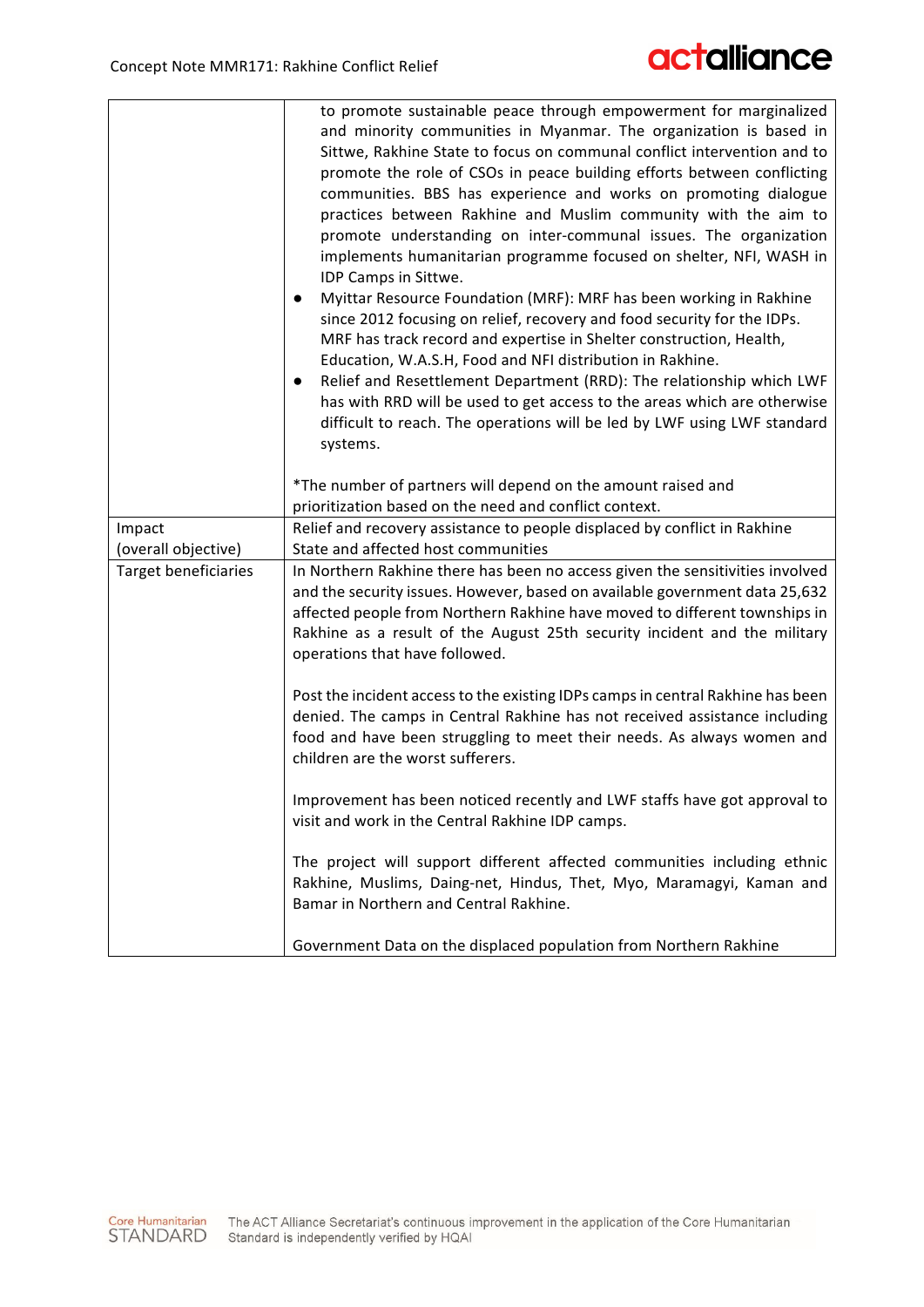| Township<br>Total<br>F.<br>F<br>М<br>M<br>M<br>F<br>M<br>F.<br>932<br>168<br>262<br>255<br>944 I<br>1,415<br>1,692<br>224<br>Sittwe<br>5,894<br>Rathedaung<br>30 <sup>1</sup><br>29<br>106<br>162<br>19<br>26<br>108<br>193<br>673<br>19<br>12<br>16<br>Ponnakyun<br>19<br>68<br>69<br>104<br>124<br>432<br>Maungdaw<br>1,040 1,053 1,579<br>1,888<br>187<br>294<br>285<br>250<br>6,576<br>Buthidaung<br>420<br>410<br>1,494 1,514<br>2,268<br>2,712<br>269<br>359<br>9,447<br>339<br>405<br>63<br>61<br>223<br>226<br>40<br>54<br>1,410<br>Kyautaw<br>109<br>Minbya<br>20<br>20<br>72<br>73<br>130<br>13<br>453<br>17<br>18<br>Mrauk U<br>28<br>28<br>153<br>24<br>101<br>102<br>183<br>637<br>Myae Pone<br>1<br>$\mathbf{1}$<br>$\vert$<br>6<br>7<br>1<br>23<br>4<br>1<br>MyaukPhyu<br>1<br>1<br>4<br>4<br>6<br>7<br>1<br>1<br>26<br>2<br>2<br>7<br>Ma Ei<br>7<br>10<br>12<br>1<br>2<br>42<br>Thandwe<br>1<br>1<br>$\overline{3}$<br>3 <sup>1</sup><br>5<br>5<br>1<br>1<br>19<br>1,111 4,053 4,107 6,154 7,359 731<br>974 25,632<br>Total<br>1,142<br>IDP population and sites in Central Rakhine State (OCHA-April 2017)<br>Township<br><b>IDPs</b><br>No.<br><b>IDP Sites/Settlements</b><br>Ka Nyin Taw<br>327<br>1<br>Kyaukpyu<br>2<br>1,274<br>Kyauk Ta Lone<br>546<br>Nidin<br>з<br>Kyauktaw<br>4<br>Bomu Ywa<br>87<br>5<br>Du Than Dar<br>291<br>344<br>6<br>Honsara (Zaw Ma Tat)<br>Myoma Myauk (Chitta Ywa)<br>38<br>7<br>Maungdaw<br>Sin Thay Pyin (Zay Di Pyin)<br>58<br>8<br>9<br>57<br><b>Thaung Paing Nyar</b><br>243<br>10<br>Ward-6 (Lay Myaing)<br>11<br>Ywa thit Kay<br>30<br>12<br><b>Taung Paw</b><br>2,826<br>Myebon<br>13<br>4,264<br>Ah Nauk Ywe<br>Kyein Ni Pyin<br>14<br>5,115<br>Pauktaw<br>15<br>3,939<br>Nget Chaung 2<br>Sin Tet Maw<br>2,679<br>16<br>17<br>Ramree Town<br>77<br>Ramree<br>18<br>Ramree Ward 6<br>187<br>19<br>Ah Htet Nan Yar<br>1,308<br>20<br>Chein Khar Li<br>1,297<br>Rathedaung<br>21<br>Koe Tan Kauk<br>961<br>2,235<br>22<br>Basare |  |
|---------------------------------------------------------------------------------------------------------------------------------------------------------------------------------------------------------------------------------------------------------------------------------------------------------------------------------------------------------------------------------------------------------------------------------------------------------------------------------------------------------------------------------------------------------------------------------------------------------------------------------------------------------------------------------------------------------------------------------------------------------------------------------------------------------------------------------------------------------------------------------------------------------------------------------------------------------------------------------------------------------------------------------------------------------------------------------------------------------------------------------------------------------------------------------------------------------------------------------------------------------------------------------------------------------------------------------------------------------------------------------------------------------------------------------------------------------------------------------------------------------------------------------------------------------------------------------------------------------------------------------------------------------------------------------------------------------------------------------------------------------------------------------------------------------------------------------------------------------------------------------------------------------------------------------------------------------------------------------------------|--|
|                                                                                                                                                                                                                                                                                                                                                                                                                                                                                                                                                                                                                                                                                                                                                                                                                                                                                                                                                                                                                                                                                                                                                                                                                                                                                                                                                                                                                                                                                                                                                                                                                                                                                                                                                                                                                                                                                                                                                                                             |  |
|                                                                                                                                                                                                                                                                                                                                                                                                                                                                                                                                                                                                                                                                                                                                                                                                                                                                                                                                                                                                                                                                                                                                                                                                                                                                                                                                                                                                                                                                                                                                                                                                                                                                                                                                                                                                                                                                                                                                                                                             |  |
|                                                                                                                                                                                                                                                                                                                                                                                                                                                                                                                                                                                                                                                                                                                                                                                                                                                                                                                                                                                                                                                                                                                                                                                                                                                                                                                                                                                                                                                                                                                                                                                                                                                                                                                                                                                                                                                                                                                                                                                             |  |
|                                                                                                                                                                                                                                                                                                                                                                                                                                                                                                                                                                                                                                                                                                                                                                                                                                                                                                                                                                                                                                                                                                                                                                                                                                                                                                                                                                                                                                                                                                                                                                                                                                                                                                                                                                                                                                                                                                                                                                                             |  |
|                                                                                                                                                                                                                                                                                                                                                                                                                                                                                                                                                                                                                                                                                                                                                                                                                                                                                                                                                                                                                                                                                                                                                                                                                                                                                                                                                                                                                                                                                                                                                                                                                                                                                                                                                                                                                                                                                                                                                                                             |  |
|                                                                                                                                                                                                                                                                                                                                                                                                                                                                                                                                                                                                                                                                                                                                                                                                                                                                                                                                                                                                                                                                                                                                                                                                                                                                                                                                                                                                                                                                                                                                                                                                                                                                                                                                                                                                                                                                                                                                                                                             |  |
|                                                                                                                                                                                                                                                                                                                                                                                                                                                                                                                                                                                                                                                                                                                                                                                                                                                                                                                                                                                                                                                                                                                                                                                                                                                                                                                                                                                                                                                                                                                                                                                                                                                                                                                                                                                                                                                                                                                                                                                             |  |
|                                                                                                                                                                                                                                                                                                                                                                                                                                                                                                                                                                                                                                                                                                                                                                                                                                                                                                                                                                                                                                                                                                                                                                                                                                                                                                                                                                                                                                                                                                                                                                                                                                                                                                                                                                                                                                                                                                                                                                                             |  |
|                                                                                                                                                                                                                                                                                                                                                                                                                                                                                                                                                                                                                                                                                                                                                                                                                                                                                                                                                                                                                                                                                                                                                                                                                                                                                                                                                                                                                                                                                                                                                                                                                                                                                                                                                                                                                                                                                                                                                                                             |  |
|                                                                                                                                                                                                                                                                                                                                                                                                                                                                                                                                                                                                                                                                                                                                                                                                                                                                                                                                                                                                                                                                                                                                                                                                                                                                                                                                                                                                                                                                                                                                                                                                                                                                                                                                                                                                                                                                                                                                                                                             |  |
|                                                                                                                                                                                                                                                                                                                                                                                                                                                                                                                                                                                                                                                                                                                                                                                                                                                                                                                                                                                                                                                                                                                                                                                                                                                                                                                                                                                                                                                                                                                                                                                                                                                                                                                                                                                                                                                                                                                                                                                             |  |
|                                                                                                                                                                                                                                                                                                                                                                                                                                                                                                                                                                                                                                                                                                                                                                                                                                                                                                                                                                                                                                                                                                                                                                                                                                                                                                                                                                                                                                                                                                                                                                                                                                                                                                                                                                                                                                                                                                                                                                                             |  |
|                                                                                                                                                                                                                                                                                                                                                                                                                                                                                                                                                                                                                                                                                                                                                                                                                                                                                                                                                                                                                                                                                                                                                                                                                                                                                                                                                                                                                                                                                                                                                                                                                                                                                                                                                                                                                                                                                                                                                                                             |  |
|                                                                                                                                                                                                                                                                                                                                                                                                                                                                                                                                                                                                                                                                                                                                                                                                                                                                                                                                                                                                                                                                                                                                                                                                                                                                                                                                                                                                                                                                                                                                                                                                                                                                                                                                                                                                                                                                                                                                                                                             |  |
|                                                                                                                                                                                                                                                                                                                                                                                                                                                                                                                                                                                                                                                                                                                                                                                                                                                                                                                                                                                                                                                                                                                                                                                                                                                                                                                                                                                                                                                                                                                                                                                                                                                                                                                                                                                                                                                                                                                                                                                             |  |
|                                                                                                                                                                                                                                                                                                                                                                                                                                                                                                                                                                                                                                                                                                                                                                                                                                                                                                                                                                                                                                                                                                                                                                                                                                                                                                                                                                                                                                                                                                                                                                                                                                                                                                                                                                                                                                                                                                                                                                                             |  |
|                                                                                                                                                                                                                                                                                                                                                                                                                                                                                                                                                                                                                                                                                                                                                                                                                                                                                                                                                                                                                                                                                                                                                                                                                                                                                                                                                                                                                                                                                                                                                                                                                                                                                                                                                                                                                                                                                                                                                                                             |  |
|                                                                                                                                                                                                                                                                                                                                                                                                                                                                                                                                                                                                                                                                                                                                                                                                                                                                                                                                                                                                                                                                                                                                                                                                                                                                                                                                                                                                                                                                                                                                                                                                                                                                                                                                                                                                                                                                                                                                                                                             |  |
|                                                                                                                                                                                                                                                                                                                                                                                                                                                                                                                                                                                                                                                                                                                                                                                                                                                                                                                                                                                                                                                                                                                                                                                                                                                                                                                                                                                                                                                                                                                                                                                                                                                                                                                                                                                                                                                                                                                                                                                             |  |
|                                                                                                                                                                                                                                                                                                                                                                                                                                                                                                                                                                                                                                                                                                                                                                                                                                                                                                                                                                                                                                                                                                                                                                                                                                                                                                                                                                                                                                                                                                                                                                                                                                                                                                                                                                                                                                                                                                                                                                                             |  |
|                                                                                                                                                                                                                                                                                                                                                                                                                                                                                                                                                                                                                                                                                                                                                                                                                                                                                                                                                                                                                                                                                                                                                                                                                                                                                                                                                                                                                                                                                                                                                                                                                                                                                                                                                                                                                                                                                                                                                                                             |  |
|                                                                                                                                                                                                                                                                                                                                                                                                                                                                                                                                                                                                                                                                                                                                                                                                                                                                                                                                                                                                                                                                                                                                                                                                                                                                                                                                                                                                                                                                                                                                                                                                                                                                                                                                                                                                                                                                                                                                                                                             |  |
|                                                                                                                                                                                                                                                                                                                                                                                                                                                                                                                                                                                                                                                                                                                                                                                                                                                                                                                                                                                                                                                                                                                                                                                                                                                                                                                                                                                                                                                                                                                                                                                                                                                                                                                                                                                                                                                                                                                                                                                             |  |
|                                                                                                                                                                                                                                                                                                                                                                                                                                                                                                                                                                                                                                                                                                                                                                                                                                                                                                                                                                                                                                                                                                                                                                                                                                                                                                                                                                                                                                                                                                                                                                                                                                                                                                                                                                                                                                                                                                                                                                                             |  |
|                                                                                                                                                                                                                                                                                                                                                                                                                                                                                                                                                                                                                                                                                                                                                                                                                                                                                                                                                                                                                                                                                                                                                                                                                                                                                                                                                                                                                                                                                                                                                                                                                                                                                                                                                                                                                                                                                                                                                                                             |  |
|                                                                                                                                                                                                                                                                                                                                                                                                                                                                                                                                                                                                                                                                                                                                                                                                                                                                                                                                                                                                                                                                                                                                                                                                                                                                                                                                                                                                                                                                                                                                                                                                                                                                                                                                                                                                                                                                                                                                                                                             |  |
|                                                                                                                                                                                                                                                                                                                                                                                                                                                                                                                                                                                                                                                                                                                                                                                                                                                                                                                                                                                                                                                                                                                                                                                                                                                                                                                                                                                                                                                                                                                                                                                                                                                                                                                                                                                                                                                                                                                                                                                             |  |
|                                                                                                                                                                                                                                                                                                                                                                                                                                                                                                                                                                                                                                                                                                                                                                                                                                                                                                                                                                                                                                                                                                                                                                                                                                                                                                                                                                                                                                                                                                                                                                                                                                                                                                                                                                                                                                                                                                                                                                                             |  |
|                                                                                                                                                                                                                                                                                                                                                                                                                                                                                                                                                                                                                                                                                                                                                                                                                                                                                                                                                                                                                                                                                                                                                                                                                                                                                                                                                                                                                                                                                                                                                                                                                                                                                                                                                                                                                                                                                                                                                                                             |  |
|                                                                                                                                                                                                                                                                                                                                                                                                                                                                                                                                                                                                                                                                                                                                                                                                                                                                                                                                                                                                                                                                                                                                                                                                                                                                                                                                                                                                                                                                                                                                                                                                                                                                                                                                                                                                                                                                                                                                                                                             |  |
|                                                                                                                                                                                                                                                                                                                                                                                                                                                                                                                                                                                                                                                                                                                                                                                                                                                                                                                                                                                                                                                                                                                                                                                                                                                                                                                                                                                                                                                                                                                                                                                                                                                                                                                                                                                                                                                                                                                                                                                             |  |
| 23<br>226                                                                                                                                                                                                                                                                                                                                                                                                                                                                                                                                                                                                                                                                                                                                                                                                                                                                                                                                                                                                                                                                                                                                                                                                                                                                                                                                                                                                                                                                                                                                                                                                                                                                                                                                                                                                                                                                                                                                                                                   |  |
| Baw Du Pha (IDPs in host families)<br>24<br>Baw Du Pha 1<br>4,879                                                                                                                                                                                                                                                                                                                                                                                                                                                                                                                                                                                                                                                                                                                                                                                                                                                                                                                                                                                                                                                                                                                                                                                                                                                                                                                                                                                                                                                                                                                                                                                                                                                                                                                                                                                                                                                                                                                           |  |
| 25<br>Baw Du Pha 2<br>6,946                                                                                                                                                                                                                                                                                                                                                                                                                                                                                                                                                                                                                                                                                                                                                                                                                                                                                                                                                                                                                                                                                                                                                                                                                                                                                                                                                                                                                                                                                                                                                                                                                                                                                                                                                                                                                                                                                                                                                                 |  |
| 26<br>Dar Pai<br>8,204<br>27<br>Dar Pai (IDPs in host families)<br>2,951                                                                                                                                                                                                                                                                                                                                                                                                                                                                                                                                                                                                                                                                                                                                                                                                                                                                                                                                                                                                                                                                                                                                                                                                                                                                                                                                                                                                                                                                                                                                                                                                                                                                                                                                                                                                                                                                                                                    |  |
| 4,412<br>28<br>Khaung Doke Khar                                                                                                                                                                                                                                                                                                                                                                                                                                                                                                                                                                                                                                                                                                                                                                                                                                                                                                                                                                                                                                                                                                                                                                                                                                                                                                                                                                                                                                                                                                                                                                                                                                                                                                                                                                                                                                                                                                                                                             |  |
| Sittwe<br>Maw Ti Ngar<br>3,426<br>29                                                                                                                                                                                                                                                                                                                                                                                                                                                                                                                                                                                                                                                                                                                                                                                                                                                                                                                                                                                                                                                                                                                                                                                                                                                                                                                                                                                                                                                                                                                                                                                                                                                                                                                                                                                                                                                                                                                                                        |  |
| 30<br>Ohn Taw Chay<br>3,408<br>Ohn Taw Gyi (North)<br>31<br>13,705                                                                                                                                                                                                                                                                                                                                                                                                                                                                                                                                                                                                                                                                                                                                                                                                                                                                                                                                                                                                                                                                                                                                                                                                                                                                                                                                                                                                                                                                                                                                                                                                                                                                                                                                                                                                                                                                                                                          |  |
| 32<br>Ohn Taw Gyi (South)<br>11,639                                                                                                                                                                                                                                                                                                                                                                                                                                                                                                                                                                                                                                                                                                                                                                                                                                                                                                                                                                                                                                                                                                                                                                                                                                                                                                                                                                                                                                                                                                                                                                                                                                                                                                                                                                                                                                                                                                                                                         |  |
| 33<br>Say Tha Mar Gyi<br>12,273                                                                                                                                                                                                                                                                                                                                                                                                                                                                                                                                                                                                                                                                                                                                                                                                                                                                                                                                                                                                                                                                                                                                                                                                                                                                                                                                                                                                                                                                                                                                                                                                                                                                                                                                                                                                                                                                                                                                                             |  |
| 34<br>Thae Chaung<br>11,764<br>35<br>Thet Kae Pyin<br>5,831                                                                                                                                                                                                                                                                                                                                                                                                                                                                                                                                                                                                                                                                                                                                                                                                                                                                                                                                                                                                                                                                                                                                                                                                                                                                                                                                                                                                                                                                                                                                                                                                                                                                                                                                                                                                                                                                                                                                 |  |
| 36<br>2,942<br>Thet Kae Pyin (IDPs in host families)                                                                                                                                                                                                                                                                                                                                                                                                                                                                                                                                                                                                                                                                                                                                                                                                                                                                                                                                                                                                                                                                                                                                                                                                                                                                                                                                                                                                                                                                                                                                                                                                                                                                                                                                                                                                                                                                                                                                        |  |
| 120,789<br><b>Total IDPs in Rakhine State</b>                                                                                                                                                                                                                                                                                                                                                                                                                                                                                                                                                                                                                                                                                                                                                                                                                                                                                                                                                                                                                                                                                                                                                                                                                                                                                                                                                                                                                                                                                                                                                                                                                                                                                                                                                                                                                                                                                                                                               |  |
| The numbers will be reviewed once access is provided by the government.                                                                                                                                                                                                                                                                                                                                                                                                                                                                                                                                                                                                                                                                                                                                                                                                                                                                                                                                                                                                                                                                                                                                                                                                                                                                                                                                                                                                                                                                                                                                                                                                                                                                                                                                                                                                                                                                                                                     |  |
| As a strategy the project also intends to work closely with the local<br>government which will enable us to reach out even to the inaccessible areas                                                                                                                                                                                                                                                                                                                                                                                                                                                                                                                                                                                                                                                                                                                                                                                                                                                                                                                                                                                                                                                                                                                                                                                                                                                                                                                                                                                                                                                                                                                                                                                                                                                                                                                                                                                                                                        |  |
| subsequently.                                                                                                                                                                                                                                                                                                                                                                                                                                                                                                                                                                                                                                                                                                                                                                                                                                                                                                                                                                                                                                                                                                                                                                                                                                                                                                                                                                                                                                                                                                                                                                                                                                                                                                                                                                                                                                                                                                                                                                               |  |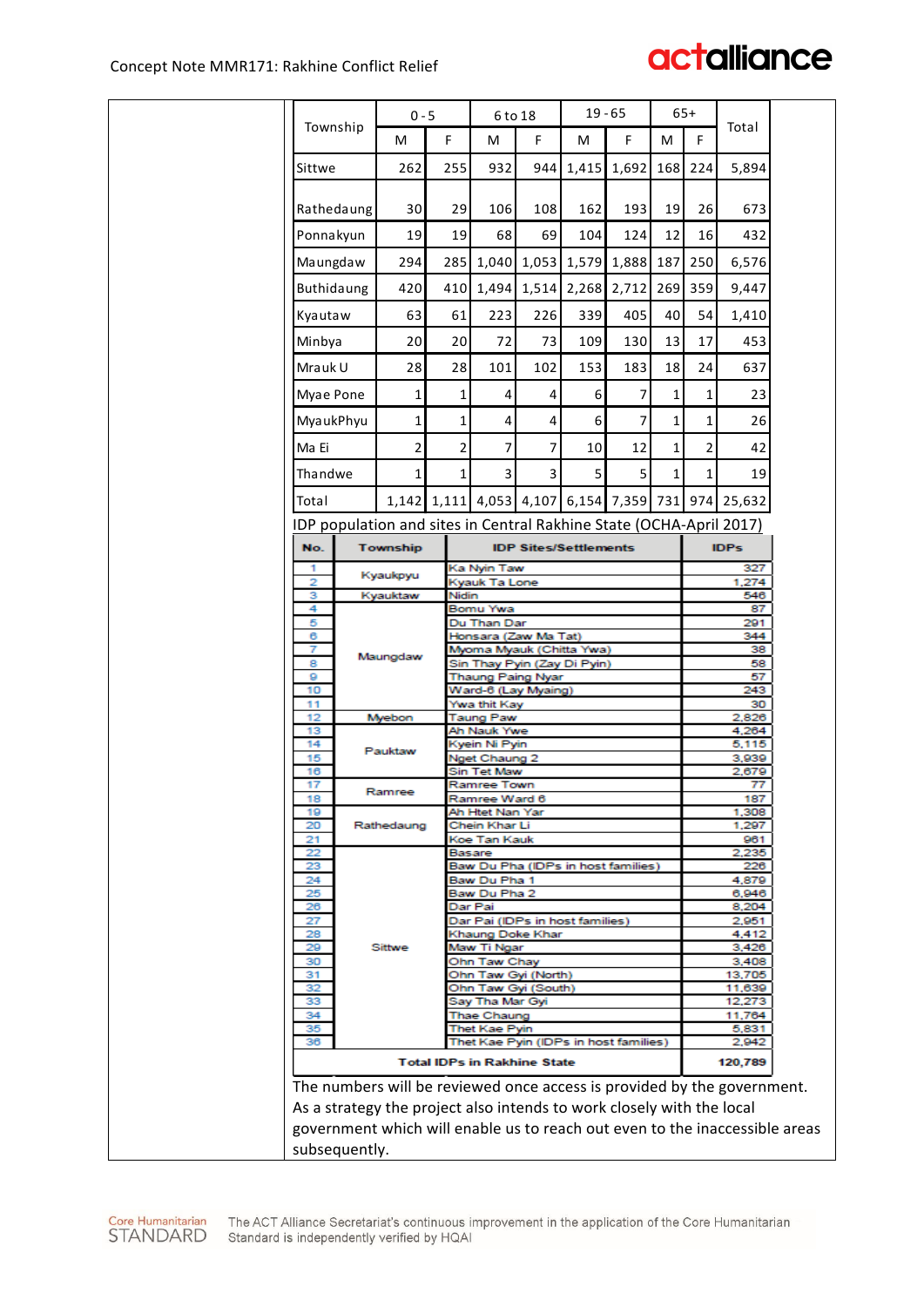| <b>Expected outcomes</b> | A. Displaced people regained their psychosocial well being                                |
|--------------------------|-------------------------------------------------------------------------------------------|
|                          | B. Displaced people received life saving support                                          |
|                          | C. Affected households received recovery assistance to ensure dignified life              |
|                          | D. Peaceful coexistence realized and promoted                                             |
| <b>Expected outputs</b>  | A. Displaced people regained their psychosocial well being: The targeted                  |
|                          | beneficiaries will be provided psychosocial support to relieve the emotions               |
|                          | resulting from this bad crisis. The psychosocial counselling will be provided             |
|                          | regularly including follow up sessions.                                                   |
|                          |                                                                                           |
|                          | B. Displaced people received lifesaving support: the affected and displaced               |
|                          | population will have received emergency and lifesaving support from this                  |
|                          | project including food, non-food items and emergency livelihood support                   |
|                          | based on the needs and rights.                                                            |
|                          | C. Affected households received recovery assistance to ensure dignified life:             |
|                          | It is also intended to provide recovery support for the affected households to            |
|                          | ensure their dignified life and motivate them to start their life and livelihoods         |
|                          | again.                                                                                    |
|                          |                                                                                           |
|                          | D. Peaceful coexistence realized and promoted: The peaceful coexistence and               |
|                          | social cohesion activities will be integrated in the long run together with other         |
|                          | support activities depending on the prevailing context.                                   |
|                          |                                                                                           |
| Main activities          | A.1 Identify the targeted camps and host villages, youths and locations to                |
|                          | conduct psychosocial support sessions in the ground.                                      |
|                          | A.2 Conduct psychosocial support and recreational activities led by youth in<br>the area. |
|                          | A.3 Provide follow up psychosocial support for the seriously affected                     |
|                          | households and community members.                                                         |
|                          | A.4 Refer serious abuse and protection cases to the Protection Sector                     |
|                          |                                                                                           |
|                          | B.1 Identify the most pressing emergency needs including food items and                   |
|                          | other basic emergency needs.                                                              |
|                          | <b>B.2 Make distribution lists</b>                                                        |
|                          | B.3 Procure of food and relief goods or cash as warranted (Cash for clothes               |
|                          | and utensils, etc.)                                                                       |
|                          | B.4 Distribute relief goods/cash                                                          |
|                          | B.5 Post distribution monitoring and reporting                                            |
|                          | C.1 Identify the number of most needed households and coordinate with                     |
|                          | other agencies and government for early recovery shelter support                          |
|                          | C.2 Prepare and arrange for distribution of shelter materials and non-food                |
|                          | items (NFI) support                                                                       |
|                          | C.3 Prepare and arrange for education kies and hygiene kit purchase and                   |
|                          | distribution                                                                              |
|                          | C. 4 Procure and disburse appropriate agriculture start up materials                      |
|                          |                                                                                           |
|                          | D.1 Identify and form the social groups/individuals to start livelihood recovery          |
|                          | training                                                                                  |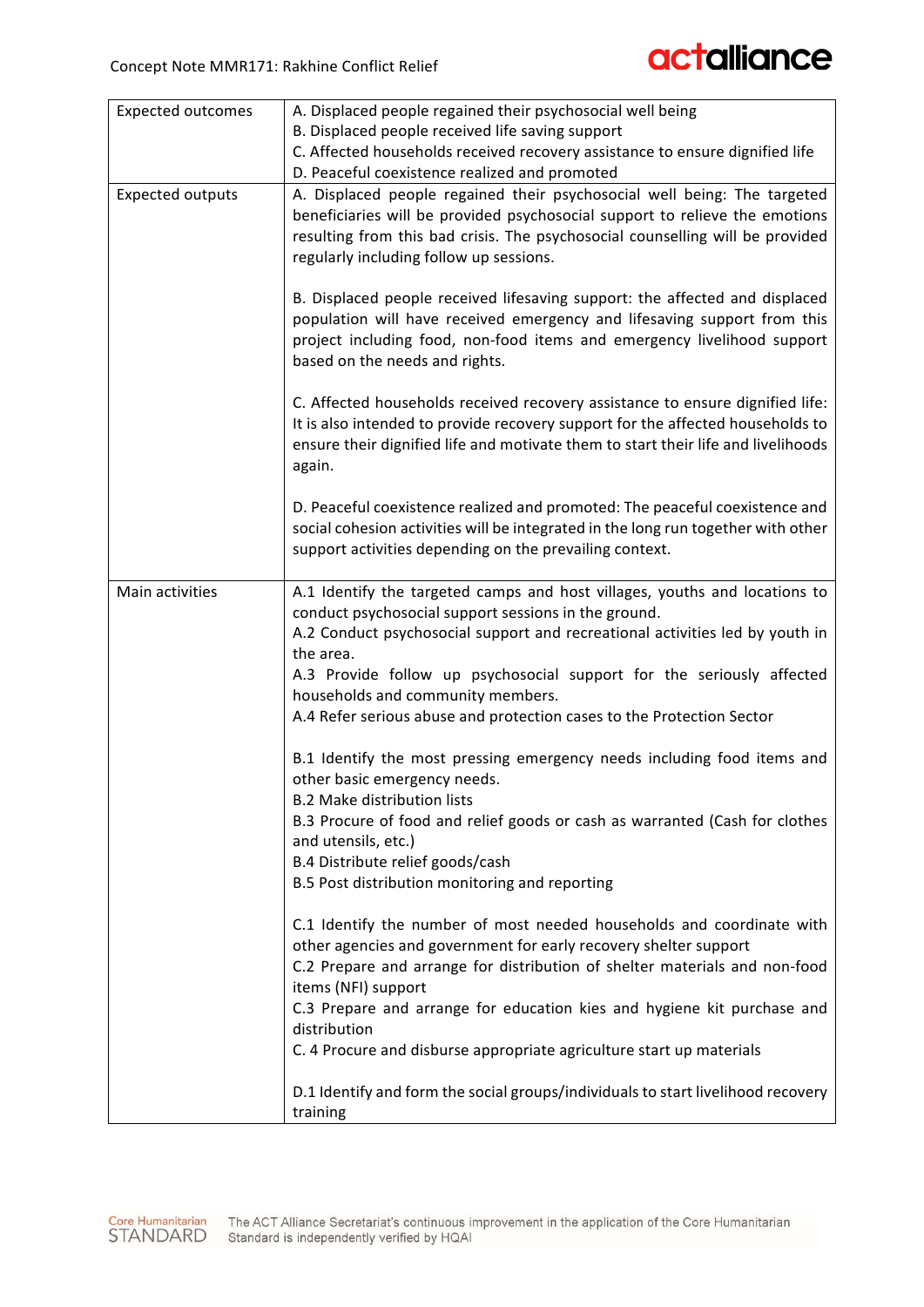| D.2 Provide livelihood recovery through cash and other support (like tools,<br>equipment, seeds and Manure) for the participants to start livelihood<br>activities                                                                                                    |
|-----------------------------------------------------------------------------------------------------------------------------------------------------------------------------------------------------------------------------------------------------------------------|
| E.1 Conduct the peaceful co-existence sessions separately with different<br>groups. These activities will be planned if the environment is conducive in<br>future.<br>E.2 Support the projects identified by meetings.<br>E.3 Social audit of the completed projects. |

#### *Section 2: Narrative Summary*

#### **Background**

The destructive conflict in Rakhine started in 2012 and displaced about 140,000 individuals. During the period 2015-16, about 25,000 IDPs were resettled near their original home by the government. On 9 October 2016 an armed group attack on border guards in Northern Rakhine and the retaliation by the Myanmar army caused severe unrest and affected the lives of thousands of people especially in Northern Rakhine.

The violence intensified further on 25 August 2017 when Arakan Rohingya Salvation Army (ARSA) launched attacks on 30 police targets and one army base leaving 12 members of security forces dead. According to Information Committee<sup>1</sup> report on 5 September, 26,747 ethnic Rakhine people from Buthidaung and Maungdaw were displaced and are living in different newly founded relief camps of 8 Townships (Buthidaung, Maungdaw, Rathedaung, Sittwe, Punnagyun, Kyuktaw, Minbya and MraukOo). According to a report from the UN 427,000 people are reported to have crossed the border since 25 August. On 31 August, 15 international NGOs working in Myanmar strongly condemn the attacks and subsequent violence across northern Rakhine State.

The situation further deteriorated resulting in large scale displacement and affecting the lives of different communities, and especially women and children. Social media and rumours have always been active contributors in fanning conflict in Rakhine and this time also anti UN/INGO sentiments were reflected by local Rakhine communities. Humanitarian activities in northern and central Rakhine were suspended due to the security situation and organizations (INGOs) are denied travel authorisations (TAs) to visit the affected areas. However, recently positive sign has been noticed as the government plans to take UN Resident Coordinator, Head of UNDP and Senior Diplomats for a visit to Northern Rakhine. Further, some of the agencies including LWF have received Travel Approvals from government to visit and work in the IDP camps in Central Rakhine.

However, recently positive sign has been noticed as the government plans to take UN Resident Coordinator, Head of UNDP and Senior Diplomats for a visit to Northern Rakhine. Further, some of the agencies including LWF have received Travel Approvals from government to visit and work in the IDP camps in Central Rakhine

The INGO forum and ACT Myanmar Forum have been engaging with Senior Government Officials both at Rakhine and Nay Pi Taw (Capital of Myanmar). Recently, CA met the State Secretary and Senior officials of Rakhine government and raised the issue of access. CA also met Union Minister of Social Welfare, Relief and Resettlement in Nay Pi Taw and shared the plans of CA and LWF and sought the support of the government to reach out to the neediest.

<sup>&</sup>lt;sup>1</sup> "Information Committee", previously named as "State Counsellor Office Information Committee", is the official government information dissemination body of State Counsellor Office of Myanmar Government. This is active only in facebook at https://www.facebook.com/InfomationCommittee/?ref=br\_rs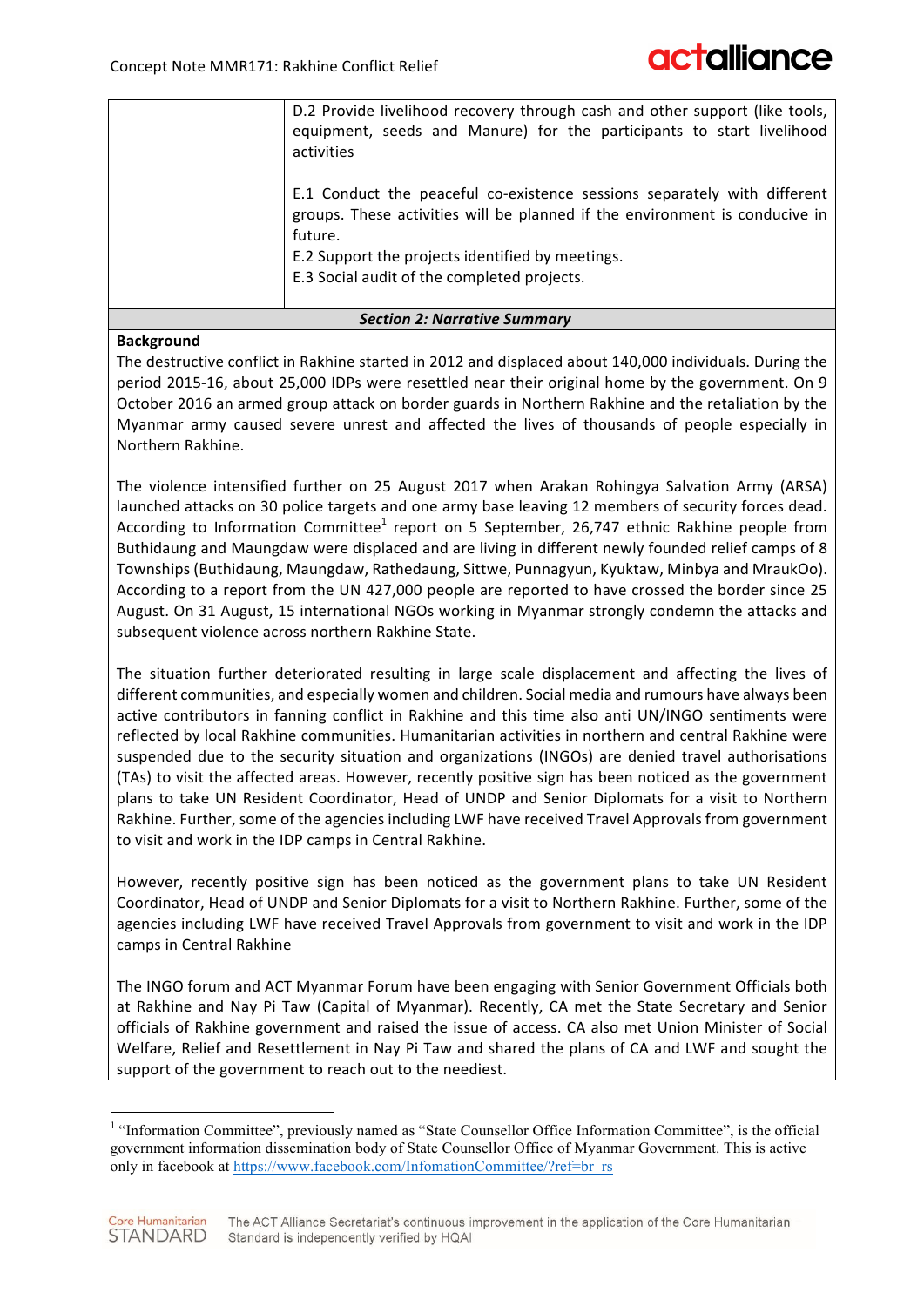In Myanmar access is an issue (which is improving gradually) and it is difficult right now to do need assessment or collect communication stories etc, which perhaps reduces the interest of the donor community. But importantly it needs to be understood that humanitarian agencies/ forums like ACT have to hold on to the space available and work strategically to expand in Myanmar. If humanitarian agencies pull out or investment is drastically reduced the ability to reach out to the most needy will diminish. The source of the problem is in Myanmar and the space for humanitarian agencies are shrinking here which raises the need to reach out to the most needy, engage strategically with key stakeholders, consolidate learnings and work in close coordination and collaboration with other humanitarian aid agencies. ACT Myanmar Forum is positioned and determined to take these initiatives forward.

| <b>Humanitarian Needs</b>                                                         | <b>Capacity to Respond</b>                                                                                   |
|-----------------------------------------------------------------------------------|--------------------------------------------------------------------------------------------------------------|
| There has not been a needs assessment                                             | ACT Forum members especially LWF and CA has                                                                  |
| conducted by UN or INGOs, due to                                                  | expertise and experience of implementing large scale                                                         |
| security situation, and because of the                                            | humanitarian programme across the world. Both                                                                |
| government's<br>decision<br>of<br>non-                                            | organizations have worked in Myanmar since Nargis                                                            |
| movement and circulation. So far the                                              | cyclone. Since 2009, LWF has been providing                                                                  |
| UN/INGOs have not been able to assess                                             | humanitarian assistance and is assisting people of Chin,                                                     |
| and collect data independently.                                                   | Rakhine, Kayin state and Delta and Yangon Division of                                                        |
|                                                                                   | the Union of Myanmar through humanitarian and                                                                |
| On 27-28 August, the Rakhine State                                                | development projects. CA works across the country                                                            |
| Government Chief Minister, U Nyi Pu,                                              | with focus on strengthening civil society, Tackling                                                          |
| and the Union Minister of Social Welfare                                          | Violence and Building Peace (TVBP)<br>and<br>on                                                              |
| and Resettlement, Dr Win Myat Aye,                                                | humanitarian assistance and resilience.                                                                      |
| emergency assistance<br>provided<br>to                                            |                                                                                                              |
| displaced ethnic-Rakhine people<br>in                                             | CA's humanitarian programme focuses on South East,                                                           |
| Maungdaw and Buthidaung townships.                                                | Kachin and Rakhine. CA is one of the founder member                                                          |
| The displaced people are taking shelter<br>at Monasteries and public buildings at | of The Border Consortium (TBC) and supports the IDP<br>support, rehabilitation and return programme in South |
| the moment. Unconfirmed source has                                                | East. CA works with partners to support the IDPs camps                                                       |
| said that government is planning to                                               | and communities in Kachin and Rakhine State. The                                                             |
| establish 10 temporary relief camps in                                            | programme focuses on Shelter, Education, Livelihood                                                          |
| Sittwe Township to accommodate those                                              | support, Unconditional cash distribution, W.A.S.H and                                                        |
| displaced.                                                                        | peaceful co-existence. CA Humanitarian Division based                                                        |
|                                                                                   | in UK and Regional Humanitarian team provides surge                                                          |
| The emergency food assistance, non-                                               | support and technical oversight based on the need. CA                                                        |
| food items such as hygiene kits, kitchen                                          | Regional Humanitarian Manager based in Yangon                                                                |
| utensils, clothes, shelter, livelihood                                            | office provides technical support to the country                                                             |
| and<br>peaceful coexistence<br>recovery                                           | humanitarian programme.                                                                                      |
| initiatives<br>the<br>are<br>most<br>pressing                                     |                                                                                                              |
| concerns at the moment. The displaced                                             | Since June 2013, with the invitation and support from                                                        |
| people experienced and fled violence                                              | Relief and Resettlement Department (RRD), LWF                                                                |
| and thus a need psychosocial support                                              | Myanmar commenced Camp Management, Education                                                                 |
| helping them to recover from shocks is                                            | Emergencies, Community Based Psychosocial<br>in.                                                             |
| expected to be a priority need.                                                   | Support, Fire Safety and Non-Food Items (NFI) support                                                        |
|                                                                                   | in both Buddhist and Muslim IDPs, host and nearby                                                            |
|                                                                                   | communities in Rakhine State. LWF Rakhine currently                                                          |
|                                                                                   | employees four expatriate staff and over 66 national                                                         |
|                                                                                   | staff to support humanitarian and development                                                                |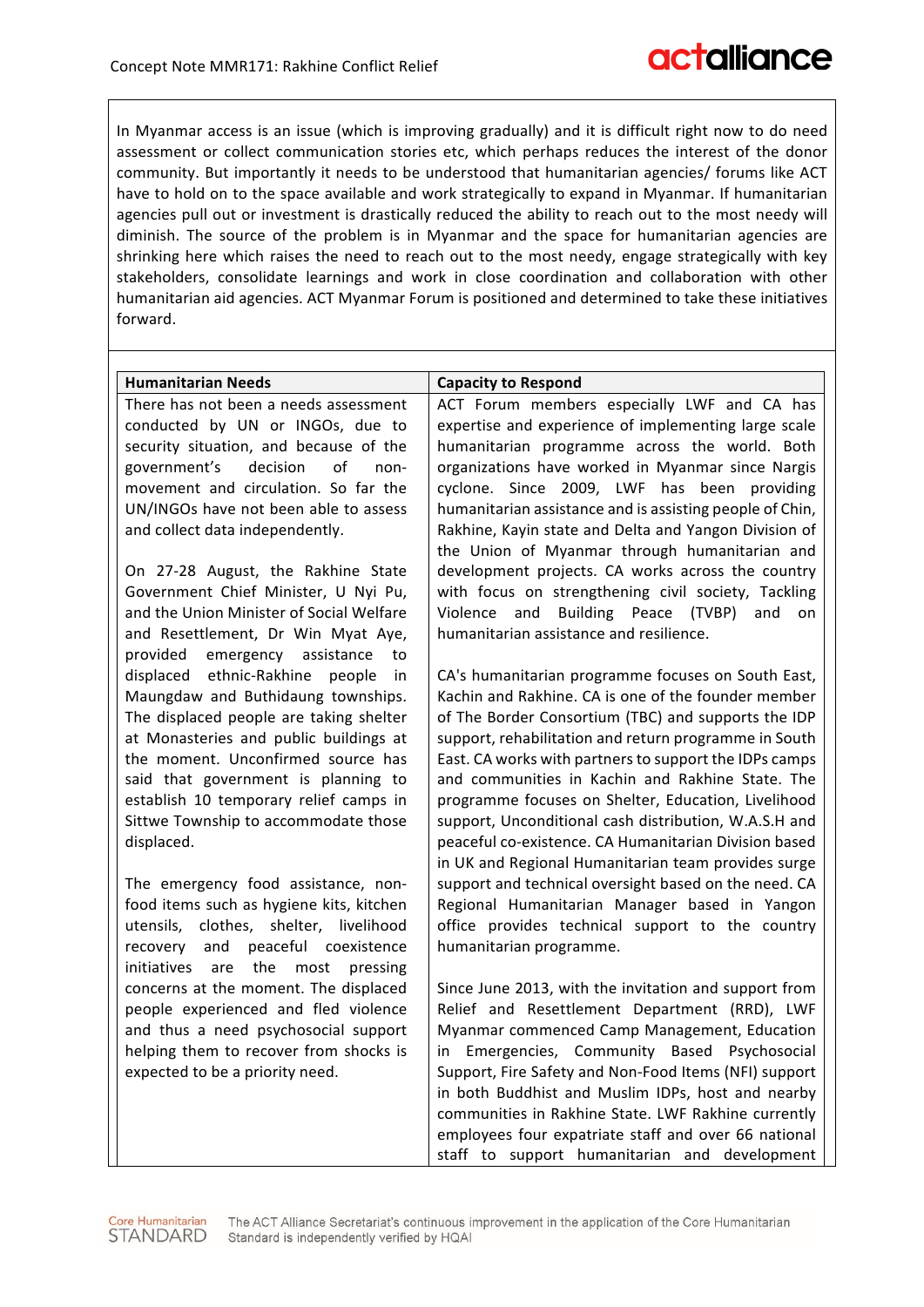| activities to the IDP community, host villages and<br>nearby communities. LWF Rakhine has a field office<br>based in Sittwe and 2 sub-field offices in Ann and |
|----------------------------------------------------------------------------------------------------------------------------------------------------------------|
| Mrauk U Townships.                                                                                                                                             |

#### **Proposed response**

Does the proposed response honour ACT's commitment to Child *Safeguarding?*   $x$  Yes  $\Box$  No

Since the security conditions in Northern Rakhine has worsened, displaced households are in urgent need of emergency aid including food and non-food items. Given the complexities of the conflict and the sensitivities of Rakhine the programme is proposed to be for two years. The programme will be conflict sensitive and would adopt a do no harm approach. The implementing agencies LWF and Christian Aid will closely coordinate, plan and review the programme depending on the emerging conflict context.

LWF, CA and local partners will implement the emergency aid responses to support displaced people and households who are suffering from lack of food, emergency needs and shelter. The requesting members would provide psychosocial support and recreational activities led by local youth groups to enable the communities to cope with the trauma of the crisis. Together with consortium partners, emergency livelihood support will be identified based on the local needs and supported through the projects. This is intended to support the households to regain their confidence to start again their livelihoods after losing most of their properties. The project will also provide cash support to the affected households to enable to build their lives. The project will support different affected communities including ethnic Rakhine, Muslims, Daing-net, Hindus, Thet, Myo, Maramagyi, Kaman and Bamar.

Due to access constraints the project will initially target IDPs in Central Rakhine but as access is obtained and if and when refugees in Bangladesh return, the project will assess needs and respond quickly to the reintegration of accessible returnees and vulnerable conflict affected people in northern Rakhine. This means that new work plans and budget will be submitted as contexts and needs shift and people move.

#### **Coordination**

Regular coordination with the relevant clusters including shelter, protection and education clusters for continued information sharing, technical guidance and to avoid duplication. Initial feedback and advice have been obtained from the protection cluster both at national and sub national level. Continued coordination with ACT forum members, UN agencies including UNHCR to mutually provide information for maximizing the response action.

Respective consortium members will jointly design and undertake field level assessments, train staff and volunteers, establish formal working arrangements with the local authorities, represent in coordination meetings (district and State and national level) on response actions and management to avoid any duplication. The consortium partners will coordinate with the Rakhine state and township authorities respectively. The project implementing partners will also coordinate with different government departments including GAD, social welfare and health department.

Every effort will be made to keep in close communication with developments and responses on the huge influx of Refugees from Myanmar in Bangladesh. Coordination with ACT appeal implementing partners and the ACT Secretariat in Bangkok will help to ensure timely and effective relief is provided on both sides of the border.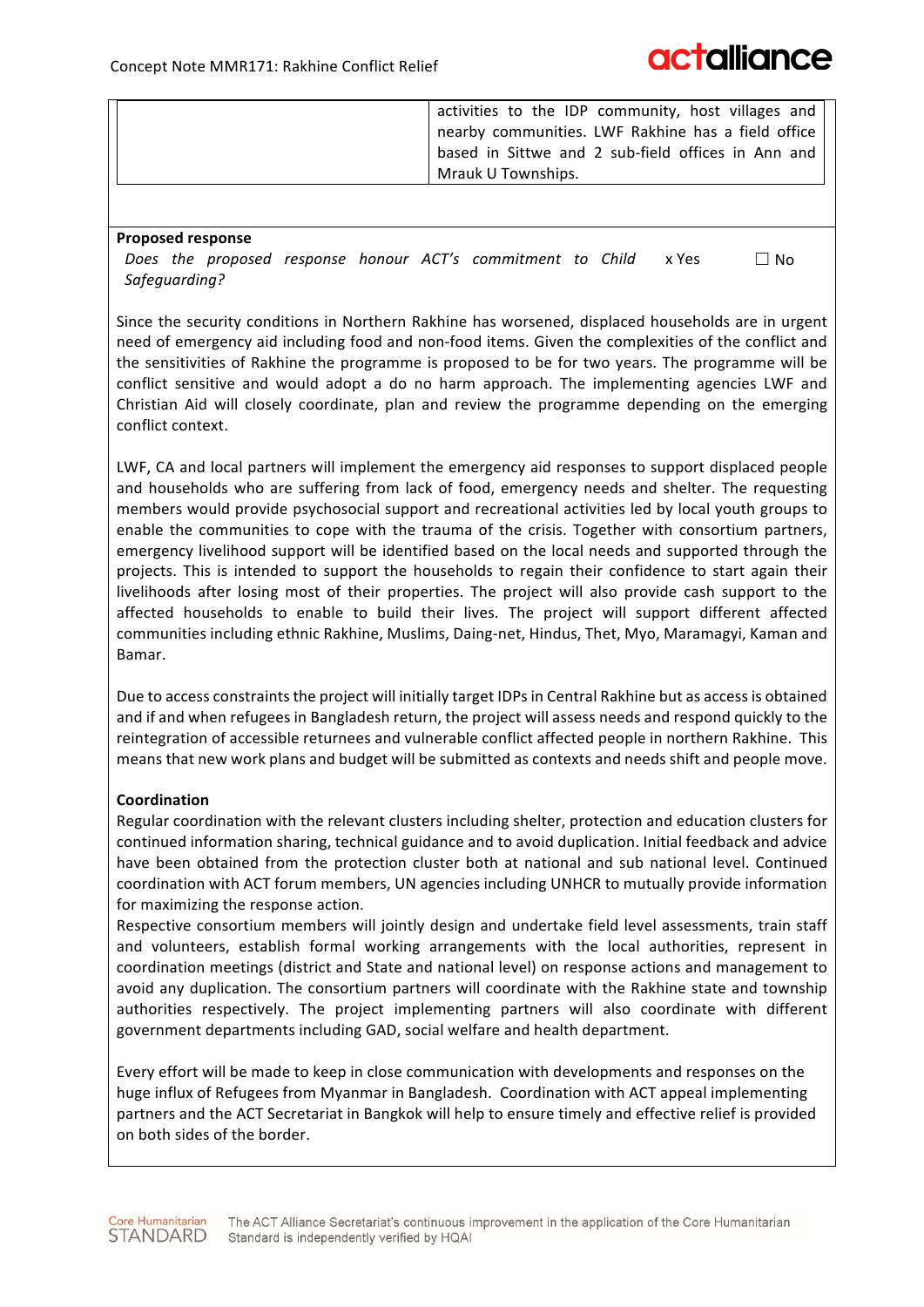#### **Basic implementation plan**

#### **Project Name: Rakhine Conflict Relief**

Duration of project: 24 months, Requesting members: Lutheran World Federation and Christian Aid

| SΝ             | <b>Activities</b>                                                                                                                      | Year 1 |    |    | Year 2 |    |    |    |    |
|----------------|----------------------------------------------------------------------------------------------------------------------------------------|--------|----|----|--------|----|----|----|----|
|                |                                                                                                                                        | 10     | 20 | 30 | 40     | 10 | 20 | 30 | 40 |
| I              | <b>Staff recruitment</b>                                                                                                               |        |    |    |        |    |    |    |    |
| П              | <b>Project inception workshop</b>                                                                                                      |        |    |    |        |    |    |    |    |
| A              | Displaced people and families feel relieve and better from the crisis and shocks                                                       |        |    |    |        |    |    |    |    |
| A.1            | Identify the targeted camps and host villages, youths<br>and locations to conduct psychosocial support sessions<br>on the ground.      |        |    |    |        |    |    |    |    |
| A.2            | Conduct psychosocial support and recreational<br>activities led by youth in the area.                                                  |        |    |    |        |    |    |    |    |
| A.3            | Provide follow up psychosocial support for the<br>seriously affected families and community members.                                   |        |    |    |        |    |    |    |    |
| A.4            | Apply the protection policy and refer serious abuse<br>and protection cases to the Protection Sector.                                  |        |    |    |        |    |    |    |    |
| В.             | The displaced communities survive and relieved sufferings from lack of foods, emergency needs and shelters                             |        |    |    |        |    |    |    |    |
| B.1            | Identify the most emergency needs including food<br>items and other basic emergency needs                                              |        |    |    |        |    |    |    |    |
| B.2            | Make distribution lists                                                                                                                |        |    |    |        |    |    |    |    |
| B.3            | Procurement of food and relief goods or cash as<br>warranted (cash for clothes and utensils, etc.)                                     |        |    |    |        |    |    |    |    |
| B.4            | Distribute relief goods/cash                                                                                                           |        |    |    |        |    |    |    |    |
| B.5            | Post distribution monitoring and reporting                                                                                             |        |    |    |        |    |    |    |    |
| $\mathbf{C}$ . | The targeted displaced families gained confident to live and survive dignified and safe lives                                          |        |    |    |        |    |    |    |    |
| C.1            | Identify the number of most needed families and<br>coordinate with other agencies and government for<br>early recovery Shelter support |        |    |    |        |    |    |    |    |
| C.2            | Prepare and arrange for non-food items NFI support<br>(Cash support for clothes and utensils)                                          |        |    |    |        |    |    |    |    |
| C.3            | Prepare and arrange for Hygiene kit support                                                                                            |        |    |    |        |    |    |    |    |
| D.             | Peaceful coexistence and social harmony/cohesion environment is promoted and developed among different group<br>in Rakhine State       |        |    |    |        |    |    |    |    |
| D.1            | Identify and form the social groups/individuals to start<br>livelihood recovery training                                               |        |    |    |        |    |    |    |    |
| D.2            | Provide livelihood recovery support (tools, equipment,<br>seeds and Manure) for the participants to start<br>livelihood activities     |        |    |    |        |    |    |    |    |
| E.             | Activities to be done when the context allows                                                                                          |        |    |    |        |    |    |    |    |
| E.1            | Conduct peaceful co-existence and reconciliation<br>events and meetings among different groups                                         |        |    |    |        |    |    |    |    |
| $E.2$          | Support the projects identified by meetings.                                                                                           |        |    |    |        |    |    |    |    |
| E.3            | Social audit of the completed projects.                                                                                                |        |    |    |        |    |    |    |    |
| Ш              | Project completion workshop                                                                                                            |        |    |    |        |    |    |    |    |
| IV             | <b>Report submission</b>                                                                                                               |        |    |    |        |    |    |    |    |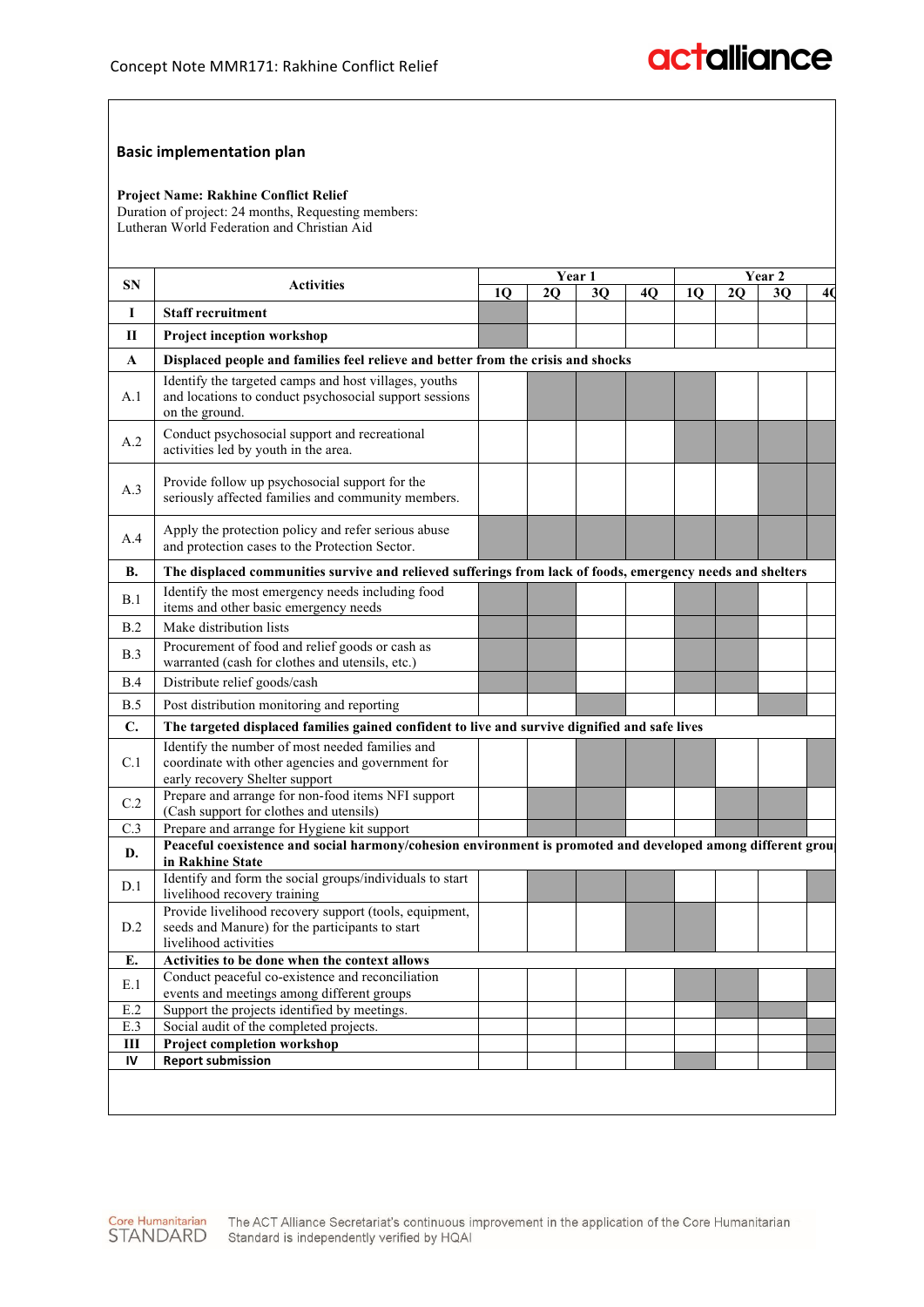#### **Monitoring and evaluation**

The project would follow a monitoring mechanism systematically designed based on the project deliverables and outcomes. LWF will lead in consolidation of the narrative and financial reports. Since the proposed project involves two consortium partners, the monitoring mechanism would be customized to the existing monitoring strategies and mechanisms of each partner and to identify and develop monitoring techniques and tools to be used consistently and effectively across the project partners. LWFs' monitoring system and complaint mechanism will also be applied.

Project monitoring data including supported items for food and non-food items (NFIs), project deliverables, community dialogue meetings, and stakeholders' advocacy activities will be routinely collected by the project field staff/officers throughout the activities. The data will be collected with project's standardized monitoring tools and data will be systematically verified and reported by the specific program officer. Data will be collected and verified by different levels of responsible staff through reports and monitoring visits.

| <b>Activities</b>                       | LWF                                                                     | CA  |
|-----------------------------------------|-------------------------------------------------------------------------|-----|
|                                         |                                                                         |     |
| Shelter and settlement / Non-food items | 50%                                                                     | 50% |
| Food security                           | 50%                                                                     | 50% |
| Protection / Psychosocial support       | 50%                                                                     | 50% |
| Early recovery & livelihood restoration | 77%                                                                     | 23% |
| Education                               | 50%                                                                     | 50% |
| Unconditional CASH grants               | 50%                                                                     | 50% |
|                                         | % of members' individual expenditures v<br>vis total expenditures (USD) |     |
|                                         | LWF                                                                     | CA  |
|                                         | 50%                                                                     | 50% |

#### **Section 4: Annexes**

#### *Annex 1: Summary table*

| Summary                  | <b>Lutheran World Federation</b>           | <b>Christian Aid</b>                       |
|--------------------------|--------------------------------------------|--------------------------------------------|
| Implementation<br>period | From 1 November 2017 to 31 October<br>2019 | From 1 November 2017 to 31 October<br>2019 |
|                          | 24 (months)                                | 24 (months)                                |
| Geographical             | Sittwe, Rathedaung, Ponnakyun,             | Sittwe, Rathedaung, Ponnakyun,             |
| area                     | Kyauttaw and Mrauk-U, Rakhine State        | Kyauttaw and Mrauk-U, Rakhine State        |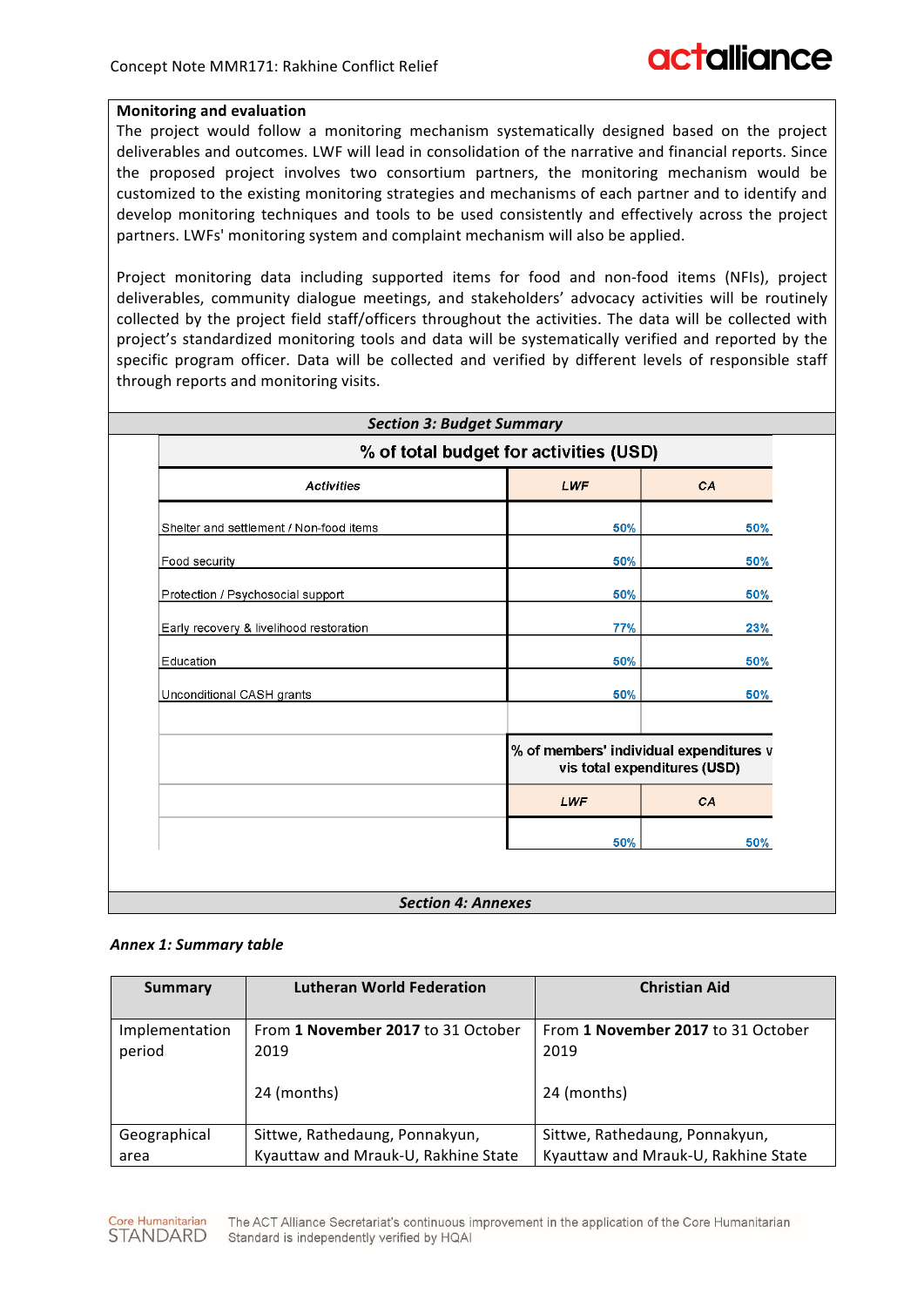| <b>Summary</b> | <b>Lutheran World Federation</b>                                            |                                           |                  | <b>Christian Aid</b>                                                 |                                  |                                            |                  |                                                  |
|----------------|-----------------------------------------------------------------------------|-------------------------------------------|------------------|----------------------------------------------------------------------|----------------------------------|--------------------------------------------|------------------|--------------------------------------------------|
|                |                                                                             |                                           |                  |                                                                      |                                  |                                            |                  |                                                  |
| Sectors of     |                                                                             |                                           |                  |                                                                      |                                  |                                            |                  |                                                  |
| response       | ⊠<br>$\boxtimes$                                                            | Shelter/<br><b>NFIs</b><br>$ER^2/$        | ⊠<br>$\boxtimes$ | Unconditi<br>onal CASH<br>Protectio                                  | ⊠<br>⊠                           | Shelter/<br><b>NFIs</b><br>ER/<br>Liveliho | ⊠<br>$\boxtimes$ | <b>Unconditi</b><br>onal CASH<br>Protectio<br>n/ |
|                |                                                                             | Liveliho<br>n/<br>ods<br>Psychosoc<br>ial |                  |                                                                      | ods                              |                                            | Psychosoc<br>ial |                                                  |
|                | Food<br><b>WASH</b><br>⊠<br>П<br>Security                                   |                                           | П                | <b>WASH</b>                                                          | X                                | Food<br>Security                           |                  |                                                  |
|                | Communi<br>Health<br>$\Box$<br>$\overline{\phantom{a}}$<br>ty<br>resilience |                                           |                  |                                                                      | П                                | Health                                     | $\Box$           | Communi<br>ty<br>resilience                      |
|                | Educati<br><b>Nutrition</b><br>⊠<br>П<br>on                                 |                                           | ⊠                | Educati<br>on                                                        | П                                | Nutrition                                  |                  |                                                  |
| Targeted       | Shelter for 1,000 households                                                |                                           |                  |                                                                      | Shelter for 1,000 households     |                                            |                  |                                                  |
| beneficiaries  | Core kit for 2.000 households                                               |                                           |                  |                                                                      |                                  | Core kit for 2,000 households              |                  |                                                  |
| (per sector)   | Hygiene kit for 2,000 households<br>Food basket for 2,000 households        |                                           |                  | Hygiene kit for 2,000 households<br>Food basket for 2,000 households |                                  |                                            |                  |                                                  |
|                | Protection activity 4,020 people                                            |                                           |                  |                                                                      | Protection activity 4,020 people |                                            |                  |                                                  |
|                | Cash grant for 1,500 households                                             |                                           |                  |                                                                      | Cash Grant for 1.500 households  |                                            |                  |                                                  |
|                | Student kit 2,000 children                                                  |                                           |                  |                                                                      | Student kit 2,000 children       |                                            |                  |                                                  |
|                | Agriculture support to 2,000<br>households                                  |                                           |                  | Livelihood support for 500 women                                     |                                  |                                            |                  |                                                  |
| Requested      |                                                                             | 750,000 (USD)                             |                  |                                                                      |                                  | 750,000 (USD)                              |                  |                                                  |
| budget (USD)   |                                                                             |                                           |                  |                                                                      |                                  |                                            |                  |                                                  |

 $2$  ER = Early Recovery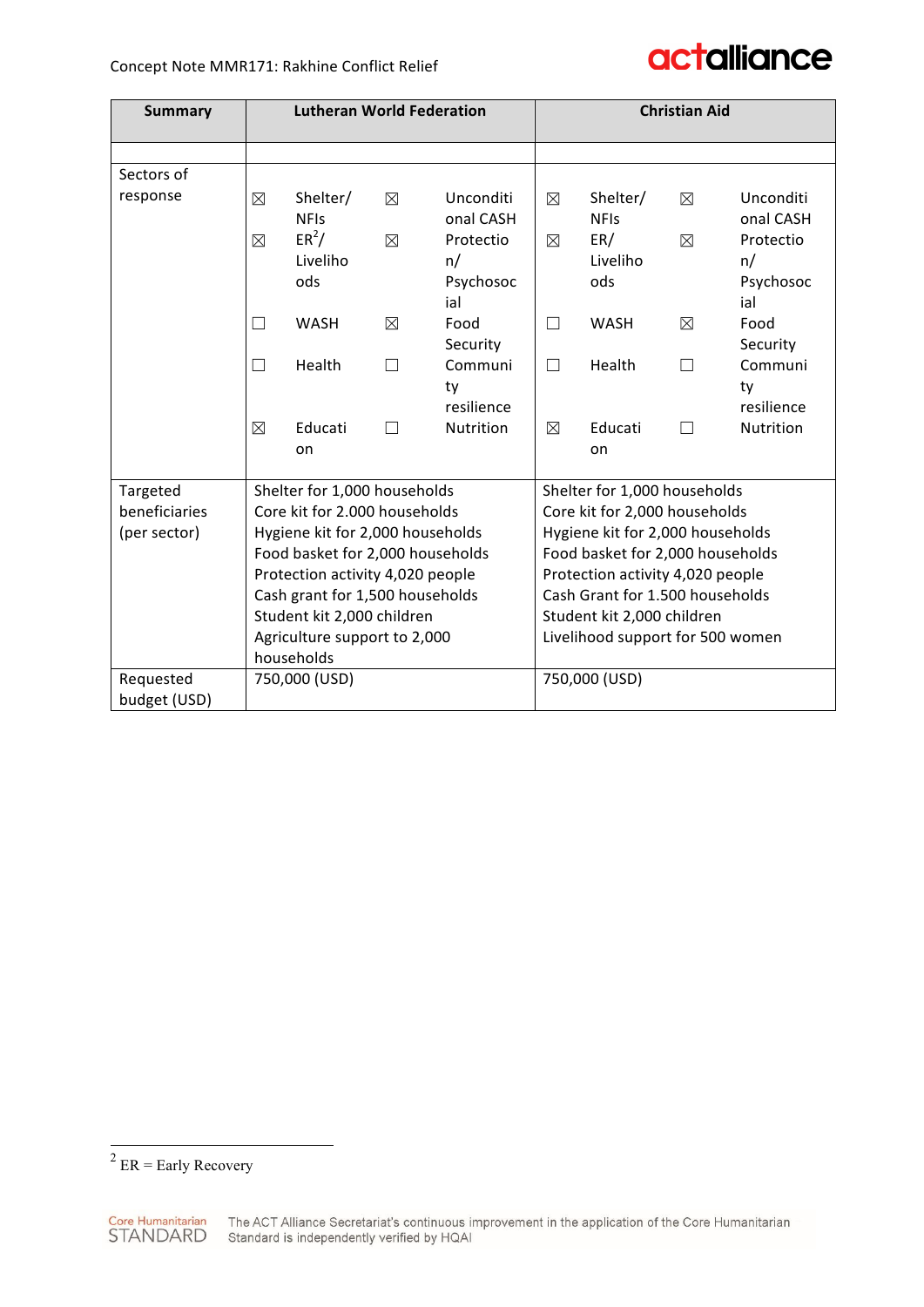#### *Annex 2: Logical Framework*

|                                                                                                                                               |                                                                                              | <b>Logical Framework</b>                                                                                                  |                                                                                                                                                                                                                                                                                                                                              |  |  |  |  |
|-----------------------------------------------------------------------------------------------------------------------------------------------|----------------------------------------------------------------------------------------------|---------------------------------------------------------------------------------------------------------------------------|----------------------------------------------------------------------------------------------------------------------------------------------------------------------------------------------------------------------------------------------------------------------------------------------------------------------------------------------|--|--|--|--|
| <b>IMPACT</b>                                                                                                                                 |                                                                                              |                                                                                                                           |                                                                                                                                                                                                                                                                                                                                              |  |  |  |  |
| Emergency relief and recovery assistance are provided to people displaced by conflict in Rakhine State and affected host communities          |                                                                                              |                                                                                                                           |                                                                                                                                                                                                                                                                                                                                              |  |  |  |  |
| <b>OUTCOME(S)</b>                                                                                                                             | Objectively<br>verifiable                                                                    | <b>Source of verification</b>                                                                                             | <b>Assumptions</b>                                                                                                                                                                                                                                                                                                                           |  |  |  |  |
| A. Displaced people and<br>households feel relieve and<br>better from the crisis and<br>shocks                                                | indicators<br>A. Displaced people regain their<br>psychosocial well being                    | A. Psychosocial and follow up<br>support registers. Monitoring visits<br>and activity reports                             | The security conditions and accessibility to the affected<br>communities and locations are assumed and expected<br>as better to implement the operations especially in<br>Northern Rakhine State. The outcomes are developed<br>and put in place with the dimensions of measurable,<br>relevancy and time bound. The records and reports are |  |  |  |  |
| B. The displaced communities<br>survive and relieved<br>sufferings from lack of foods,<br>emergency needs and<br>shelters                     | B. Displaced people received<br>life saving support.                                         | B. Food and NFI distribution<br>records. Monitoring visit and<br>activity reports                                         | planned to collect and keep with confidentiality of<br>personal information and data security. Good quality of<br>registers and records will be stored in partners' office.                                                                                                                                                                  |  |  |  |  |
| C. The targeted displaced<br>households gained confidence<br>to live and survive dignified<br>and safe life                                   | C. Affected households received<br>recovery assistance to ensure<br>dignified life.          | C. Livelihoods and early recovery<br>supports registers and records.<br>Monitoring visit and activity<br>reports          |                                                                                                                                                                                                                                                                                                                                              |  |  |  |  |
| D. Peaceful coexistence and<br>social harmony/cohesion<br>environment is promoted and<br>developed among different<br>groups in Rakhine State | D. Peaceful coexistence realized<br>and promoted. The related<br>activities are implemented. | D. Attendance registers for peace<br>and social harmony events and<br>workshops. Monitoring visit and<br>activity reports |                                                                                                                                                                                                                                                                                                                                              |  |  |  |  |

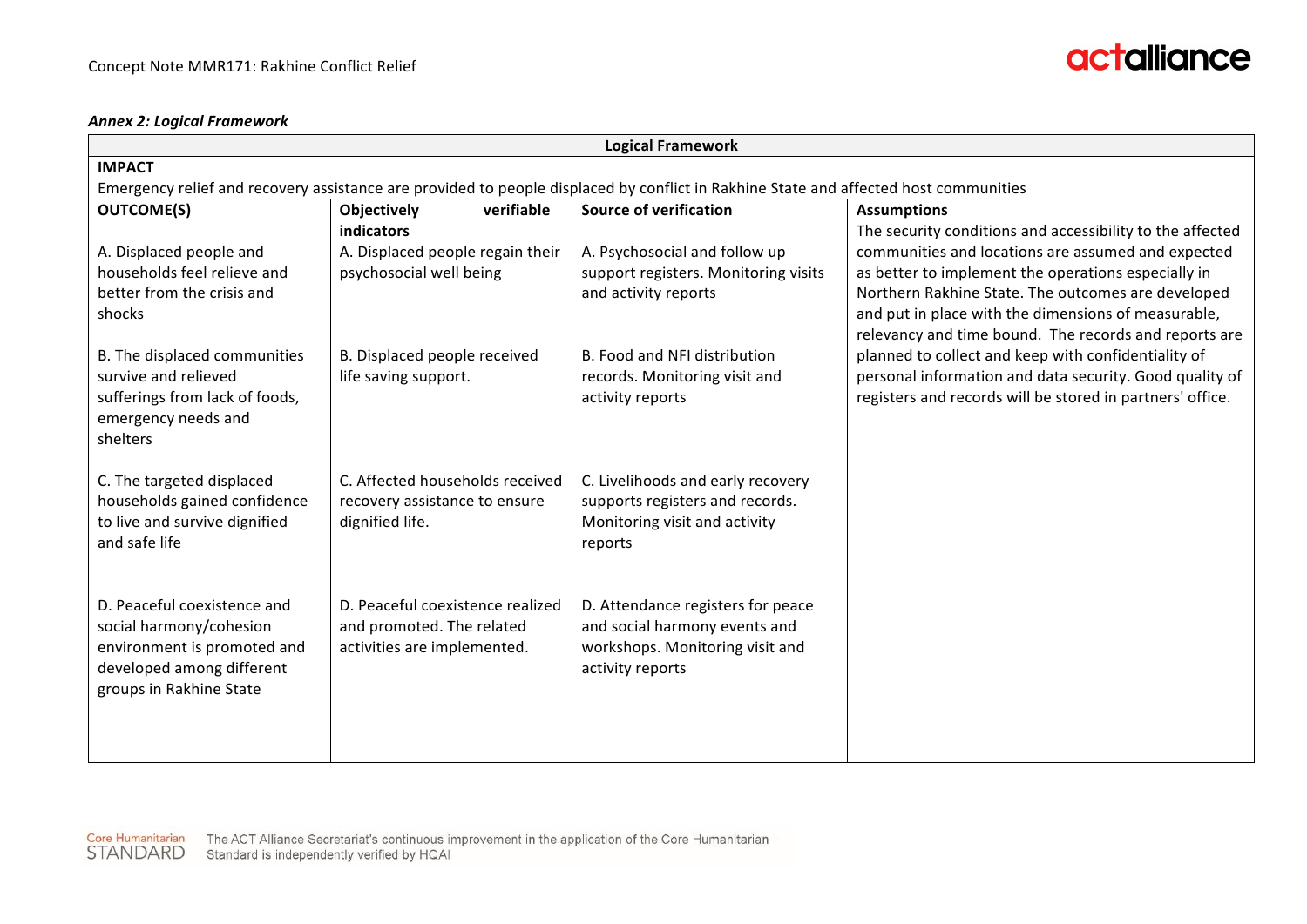

| <b>Logical Framework</b>                                                                                                             |                                                                |                                                                       |                                                                                                              |  |  |  |  |
|--------------------------------------------------------------------------------------------------------------------------------------|----------------------------------------------------------------|-----------------------------------------------------------------------|--------------------------------------------------------------------------------------------------------------|--|--|--|--|
| <b>IMPACT</b>                                                                                                                        |                                                                |                                                                       |                                                                                                              |  |  |  |  |
| Emergency relief and recovery assistance are provided to people displaced by conflict in Rakhine State and affected host communities |                                                                |                                                                       |                                                                                                              |  |  |  |  |
| <b>OUTPUT(S)</b>                                                                                                                     | <b>Objectively</b><br>verifiable                               | <b>Source of verification</b>                                         | <b>Assumptions</b>                                                                                           |  |  |  |  |
|                                                                                                                                      | indicators                                                     |                                                                       | The security conditions and accessibility to the affected                                                    |  |  |  |  |
| A. Displaced people regain their<br>psychosocial well being                                                                          | A1. Number of people receive<br>initial psychosocial and       | A. Psychosocial and follow up<br>support registers. Monitoring visits | communities and locations are assumed and expected<br>as better to implement the operations especially in    |  |  |  |  |
|                                                                                                                                      | counselling support (N= 8,040                                  | and activity reports                                                  | Northern Rakhine State. The outcomes are developed                                                           |  |  |  |  |
|                                                                                                                                      | people)                                                        |                                                                       | and put in place with the dimensions of measurable,                                                          |  |  |  |  |
|                                                                                                                                      | A2. Number of people receive<br>follow up psychosocial support |                                                                       | relevancy and time bound. The records and reports are<br>planned to collect and keep with confidentiality of |  |  |  |  |
|                                                                                                                                      | (N= 2,412, estimated 30% of                                    |                                                                       | personal information and data security. Good quality of                                                      |  |  |  |  |
|                                                                                                                                      | targeted people, will adjust                                   |                                                                       | registers and records will be stored in partners' office.                                                    |  |  |  |  |
|                                                                                                                                      | based on the needs during                                      |                                                                       |                                                                                                              |  |  |  |  |
|                                                                                                                                      | implementation.                                                |                                                                       |                                                                                                              |  |  |  |  |
|                                                                                                                                      | B1. Number of people receive<br>food rations (N=4,000          | B. Food and NFI distribution records.                                 |                                                                                                              |  |  |  |  |
| B. Displaced people received                                                                                                         | Households)                                                    | Monitoring visit and activity reports                                 |                                                                                                              |  |  |  |  |
| life saving support.                                                                                                                 |                                                                |                                                                       |                                                                                                              |  |  |  |  |
|                                                                                                                                      | B2. Number of people receive                                   |                                                                       |                                                                                                              |  |  |  |  |
|                                                                                                                                      | support of cash grant (N=3,000                                 |                                                                       |                                                                                                              |  |  |  |  |
|                                                                                                                                      | Households)                                                    |                                                                       |                                                                                                              |  |  |  |  |
|                                                                                                                                      |                                                                |                                                                       |                                                                                                              |  |  |  |  |
|                                                                                                                                      |                                                                |                                                                       |                                                                                                              |  |  |  |  |
|                                                                                                                                      | C1. Number of households                                       | C. Livelihoods and early recovery                                     |                                                                                                              |  |  |  |  |
|                                                                                                                                      | receive recovery support for                                   | supports registers and records.                                       |                                                                                                              |  |  |  |  |
| C. Affected households received                                                                                                      | shelter (N=2,000 Households).                                  | Monitoring visit and activity reports                                 |                                                                                                              |  |  |  |  |
| recovery assistance to ensure                                                                                                        | C2. Number of households                                       |                                                                       |                                                                                                              |  |  |  |  |
| dignified life.                                                                                                                      | which received support                                         |                                                                       |                                                                                                              |  |  |  |  |



Core Humanitarian The ACT Alliance Secretariat's continuous improvement in the application of the Core Humanitarian<br>STANDARD Standard is independently verified by HQAI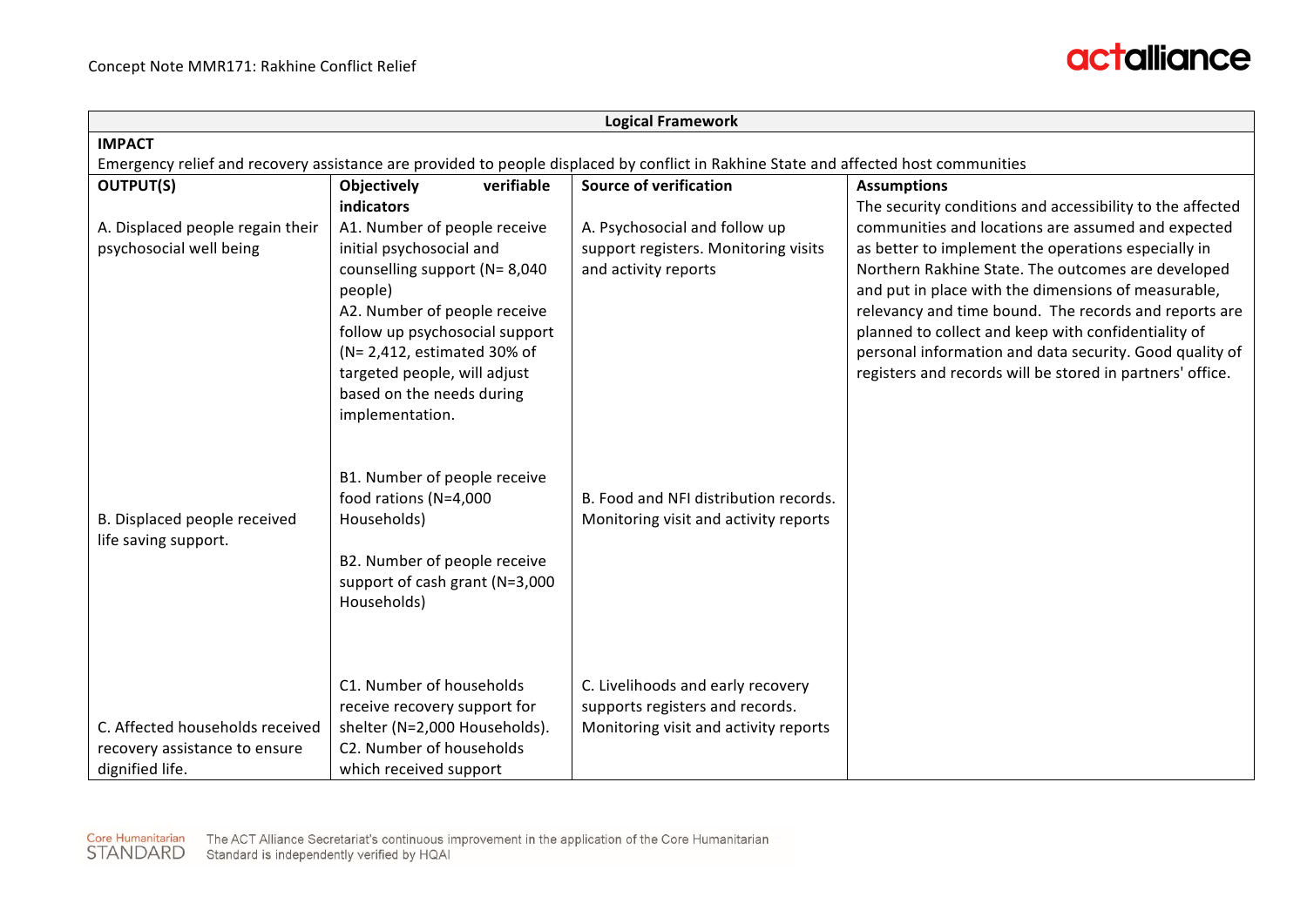

| <b>Logical Framework</b>                                                                                                             |                                                                                                                                                                                                                                                                              |                                                                                                                           |  |  |  |  |
|--------------------------------------------------------------------------------------------------------------------------------------|------------------------------------------------------------------------------------------------------------------------------------------------------------------------------------------------------------------------------------------------------------------------------|---------------------------------------------------------------------------------------------------------------------------|--|--|--|--|
| <b>IMPACT</b>                                                                                                                        |                                                                                                                                                                                                                                                                              |                                                                                                                           |  |  |  |  |
| Emergency relief and recovery assistance are provided to people displaced by conflict in Rakhine State and affected host communities |                                                                                                                                                                                                                                                                              |                                                                                                                           |  |  |  |  |
|                                                                                                                                      | emergency non-food item<br>support (N=8000)                                                                                                                                                                                                                                  |                                                                                                                           |  |  |  |  |
| D. Peaceful coexistence realized<br>and promoted                                                                                     | Number of households<br>benefitted from displaced and<br>host communities by common<br>project initiatives:<br>D1. Number of households<br>receive recovery livelihood<br>support.<br>$(N=2,500)$<br>D2. Number of students who<br>received education support<br>$(N=4,000)$ | D. Attendance registers for peace<br>and social harmony events and<br>workshops. Monitoring visit and<br>activity reports |  |  |  |  |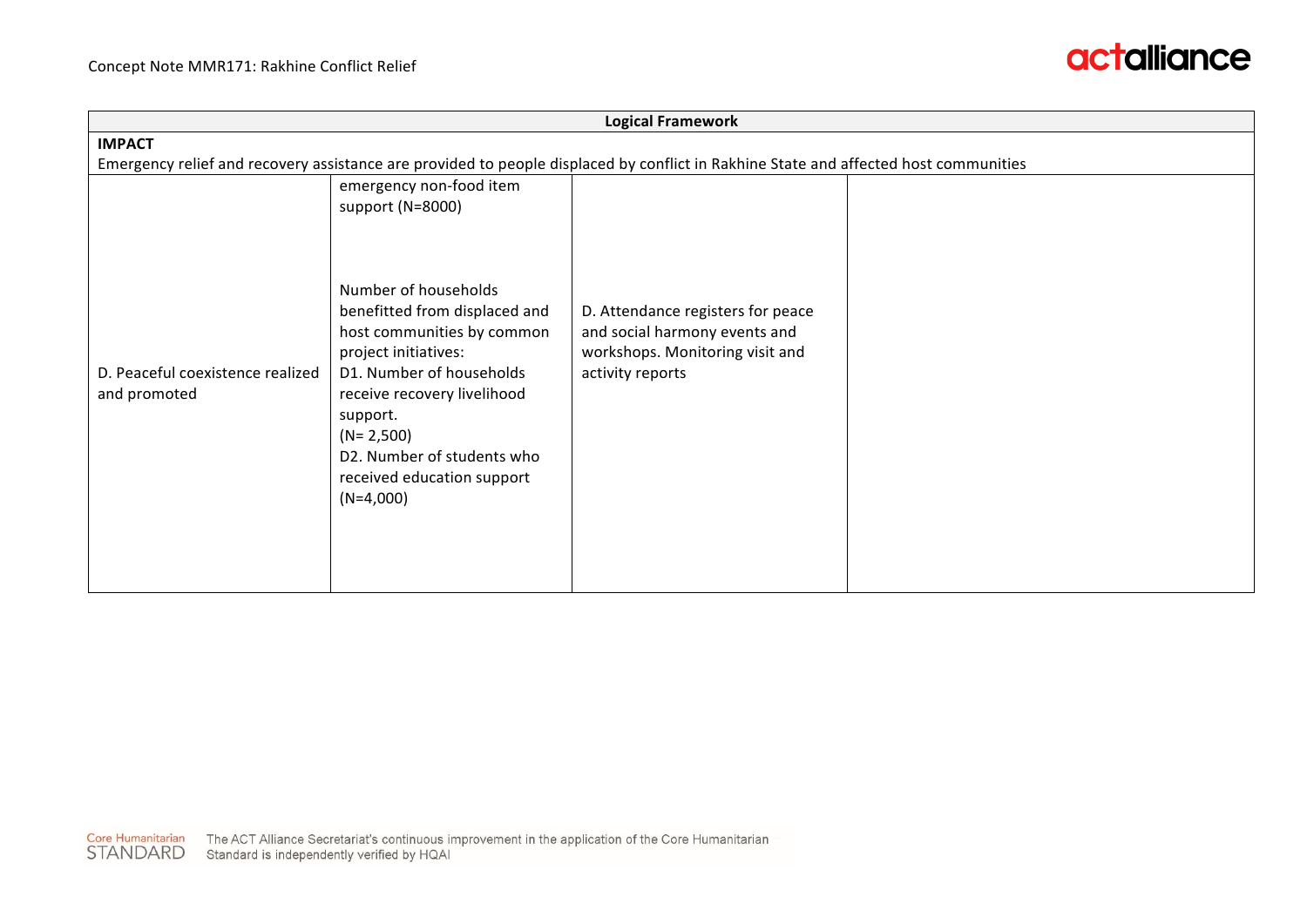

| <b>Activities</b>                                                                                                                                                                                                                | <b>Pre-conditions</b>                                                                       |
|----------------------------------------------------------------------------------------------------------------------------------------------------------------------------------------------------------------------------------|---------------------------------------------------------------------------------------------|
| A.1 Identify the targeted camps and host villages, youths and locations to conduct psychosocial support<br>sessions on the ground.                                                                                               | The security conditions in Rakhine, especially in<br>Northern Rakhine should become better. |
| A.2 Conduct psychosocial support and recreational activities led by youth in the area.                                                                                                                                           | The accessibility to the needed areas and population in                                     |
| A.3 Provide follow up psychosocial support for the seriously affected households and community<br>members.                                                                                                                       | Rakhine should be safely accessed and obtained<br>government approval.                      |
| A.4 Apply the protection policy and refer serious abuse and protection cases to the Protection Sector                                                                                                                            |                                                                                             |
| B.1 Identify the most pressing emergency needs including food items and other basic emergency needs<br><b>B.2 Make distribution lists</b>                                                                                        |                                                                                             |
| B.3 Procure food and relief goods or cash as warranted (Cash for clothes and utensils, etc.)<br>B.4 Distribute relief goods/cash                                                                                                 |                                                                                             |
| B.5 Post distribution monitoring and reporting                                                                                                                                                                                   |                                                                                             |
| C.1 Identify the number of most needed households and coordinate with other agencies and government<br>for early recovery shelter support                                                                                        |                                                                                             |
| C.2 Prepare and arrange for non-food items NFI support (Cash support for clothes and utensils)<br>C.3 Prepare and arrange for hygiene kit support                                                                                |                                                                                             |
| D.1 Identify and form the social groups/individuals to start livelihood recovery training<br>D.2 Provide livelihood recovery support (tools, equipment, seeds and Manure) for the participants to start<br>livelihood activities |                                                                                             |
| Activities to be done if the context allows:                                                                                                                                                                                     |                                                                                             |
| E.1 Conduct the peaceful coexistence and reconciliation events and meetings among different groups<br>E.2 Support the projects identified by meetings.                                                                           |                                                                                             |
|                                                                                                                                                                                                                                  |                                                                                             |
| E.3 Social audit of the completed projects.                                                                                                                                                                                      |                                                                                             |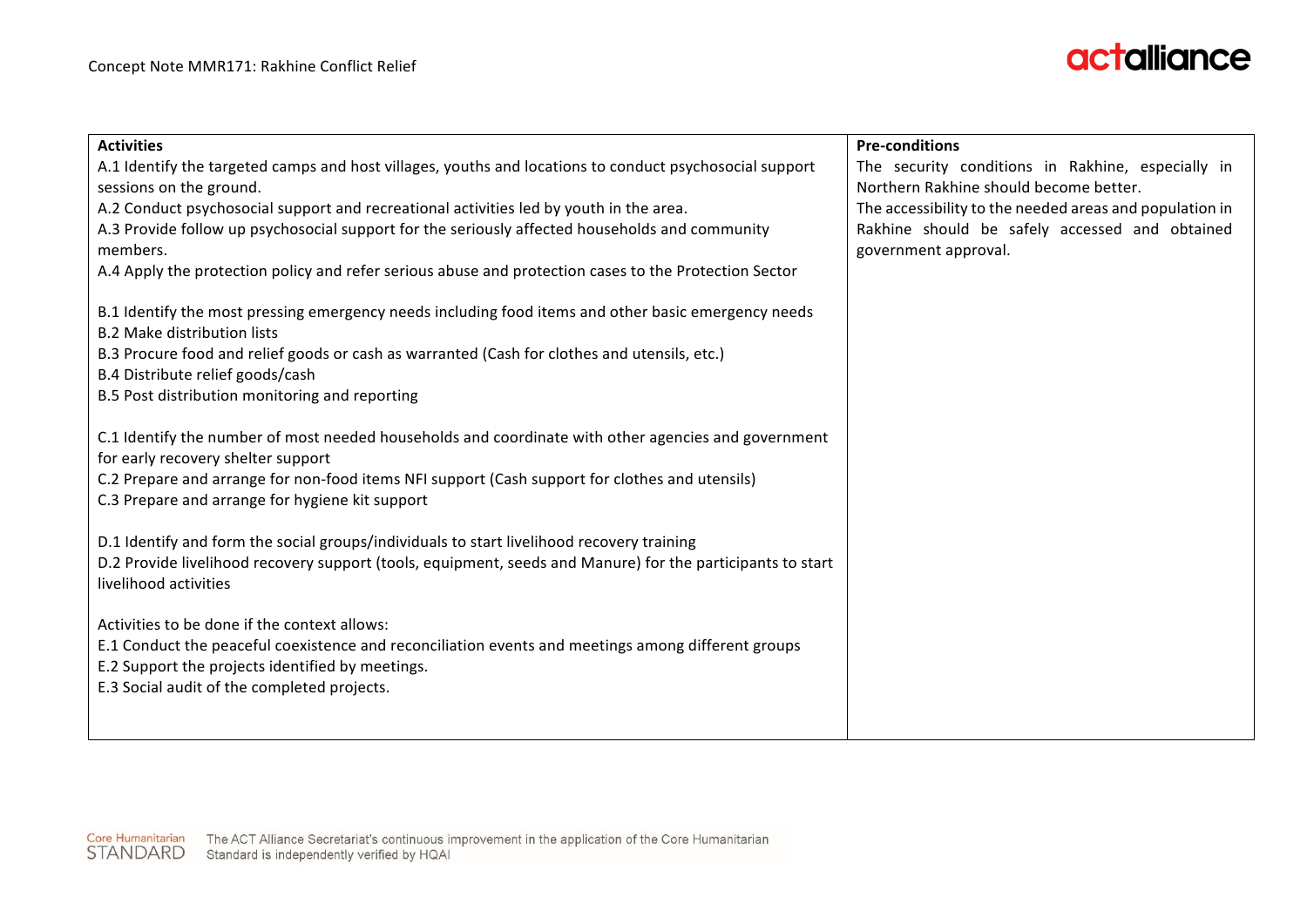#### *Annex 3 Budget Overview*

| <b>EXPENDITURE</b>                                                |                             |                             |
|-------------------------------------------------------------------|-----------------------------|-----------------------------|
|                                                                   | <b>Appeal</b>               | Appeal                      |
|                                                                   | <b>Budget</b><br><b>MMK</b> | <b>Budget</b><br><b>USD</b> |
| <b>DIRECT COSTS</b>                                               |                             |                             |
| <b>PROGRAM STAFF</b>                                              |                             |                             |
| Total national program staff                                      | 129,780,000                 | 96,133                      |
|                                                                   |                             |                             |
| <b>TOTAL PROGRAM STAFF</b>                                        | 129,780,000                 | 96,133                      |
|                                                                   |                             |                             |
| <b>PROGRAM ACTIVITIES</b>                                         |                             |                             |
| Shelter and settlement / Non-food items<br>Food security          | 460,000,000<br>400,000,000  | 340,741<br>296,296          |
| Protection / Psychosocial support                                 | 72,000,000                  | 53,333                      |
| Early recovery & livelihood restoration                           | 247,000,000                 | 182,963                     |
| Education                                                         | 80,000,000                  | 59,259                      |
| Unconditional CASH grants                                         | 300,000,000                 | 222,222                     |
|                                                                   |                             |                             |
| <b>TOTAL PROGRAM ACTIVITIES</b>                                   | 1,559,000,000               | 1,154,815                   |
|                                                                   |                             |                             |
| <b>PROGRAM IMPLEMENTATION</b>                                     |                             |                             |
| <b>TOTAL PROGRAM IMPLEMENTATION</b>                               | 91,469,710                  | 67.755                      |
| <b>PROGRAM LOGISTICS</b>                                          |                             |                             |
| Transport (of relief materials)                                   | 28,800,000                  | 21,333                      |
| Warehousing                                                       | 9,600,000                   | 7,111                       |
| Handling                                                          | 29,960,000                  | 22,193                      |
|                                                                   |                             |                             |
| <b>TOTAL PROGRAM LOGISTICS</b>                                    | 68,360,000                  | 50,637                      |
|                                                                   |                             |                             |
| <b>PROGRAM ASSETS &amp; EQUIPMENT</b>                             |                             |                             |
| TOTAL PROGRAM ASSETS & EQUIPMENT                                  | 9,660,000                   | 7,156                       |
|                                                                   |                             |                             |
| <b>OTHER PROGRAM COSTS</b>                                        |                             |                             |
| <b>SECURITY</b>                                                   |                             |                             |
| <b>TOTAL SECURITY</b>                                             | 1,200,000                   | 889                         |
|                                                                   |                             |                             |
| <b>FORUM COORDINATION</b><br><b>TOTAL FORUM COORDINATION</b>      | 10,650,000                  | 7,889                       |
|                                                                   |                             |                             |
| <b>STRENGTHENING CAPACITIES</b>                                   |                             |                             |
| <b>TOTAL STRENGTHENING CAPACITIES</b>                             | 2,959,703                   | 2.192                       |
|                                                                   |                             |                             |
| <b>TOTAL DIRECT COST</b>                                          | 1,873,079,412               | 1,387,466                   |
|                                                                   |                             |                             |
| <b>INDIRECT COSTS: PERSONNEL, ADMINISTRATION &amp; SUPPORT</b>    |                             |                             |
| <b>Staff salaries</b>                                             |                             |                             |
| Salaries for Programme Director                                   | 15,600,000                  | 11,556                      |
| Salaries for Finance Director                                     | 17,340,000                  | 12,844                      |
| Salaries for accountant and other admin or                        |                             |                             |
| secretarial staff<br><b>Office Operations</b>                     | 19,200,000                  | 14,222                      |
| Office rent                                                       | 16,800,000                  | 12,444                      |
| <b>Office Utilities</b>                                           | 9,600,000                   | 7,111                       |
| Office stationery                                                 | 7,200,000                   | 5,333                       |
| Communications                                                    |                             |                             |
| Telephone and fax                                                 | 7,200,000                   | 5,333                       |
|                                                                   |                             |                             |
| TOTAL INDIRECT COST: PERSONNEL, ADMIN. & SUPPORT                  | 92,940,000                  | 68,844                      |
|                                                                   | 5%                          | 5%                          |
| <b>TOTAL EXPENDITURE exclusive International Coordination Fee</b> | 1,966,019,412               | 1,456,311                   |
|                                                                   |                             |                             |
| <b>INTERNATIONAL COORDINATION FEE (ICF) - 3%</b>                  | 58,980,582                  | 43,689                      |
|                                                                   |                             |                             |
| <b>TOTAL EXPENDITURE inclusive International Coordination Fee</b> | 2,024,999,994               | 1,500,000                   |
|                                                                   |                             |                             |
| <b>BALANCE REQUESTED (minus available income)</b>                 | 2,024,999,994               | 1,500,000                   |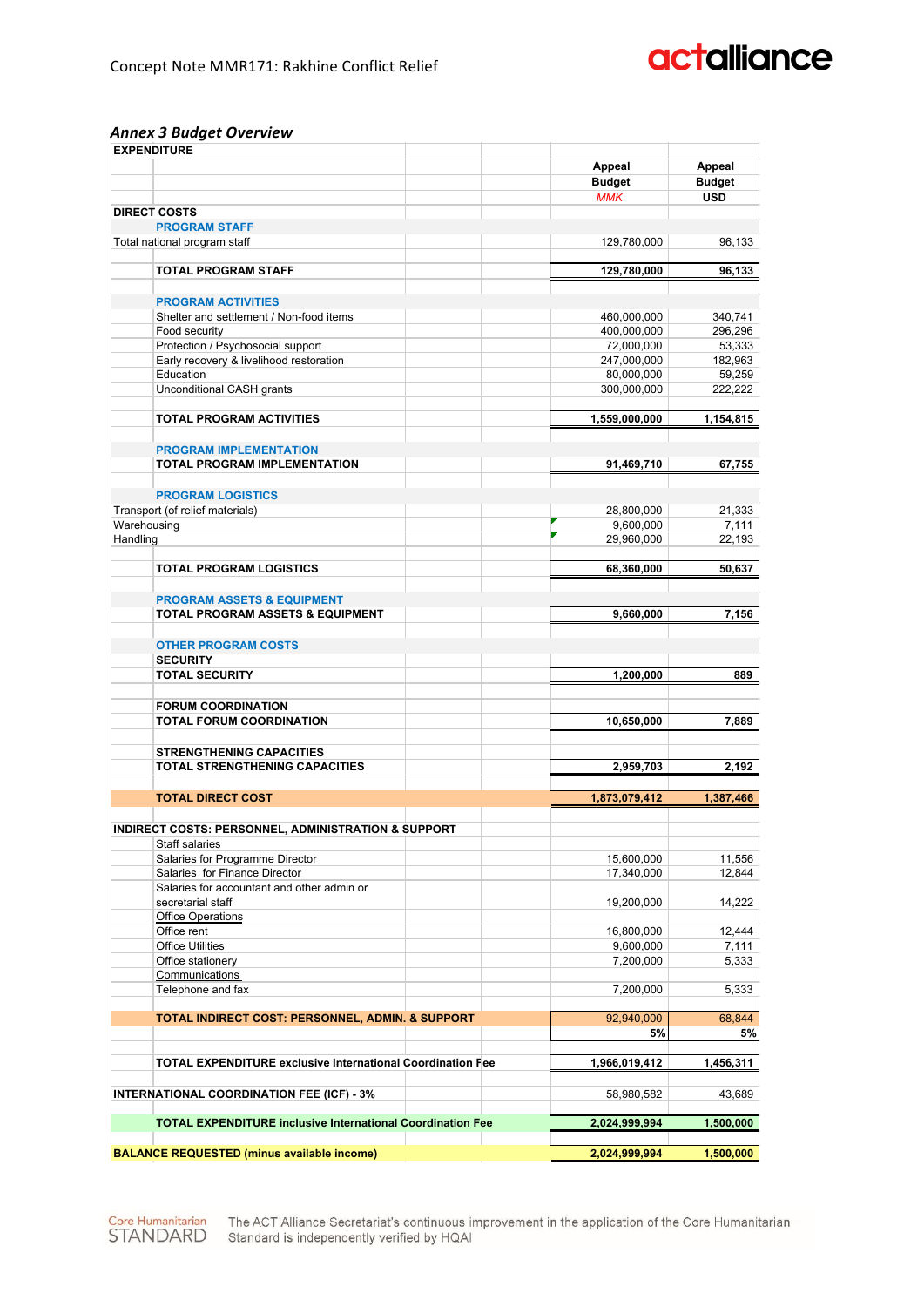#### **Please kindly send your contributions to either of the following ACT bank accounts:**

**US dollar Euro** IBAN No: CH46 0024 0240 4326 2960A IBAN No: CH84 0024 0240 4326 2950Z

Account Number - 240-432629.60A Euro Bank Account Number - 240-432629.50Z

#### **Account Name: ACT Alliance** UBS AG 8, rue du Rhône P.O. Box 2600 1211 Geneva 4, SWITZERLAND Swift address: UBSWCHZH80A

Please note that as part of the revised ACT Humanitarian Mechanism, pledges/contributions are **encouraged** to be made through the consolidated budget of the country forum, and allocations will be made based on agreed criteria of the forum. For any possible earmarking, budget details per member can be found in Annex 5 (Summary Table), or upon request from the ACT Secretariat. For pledges/contributions, please refer to the spreadsheet accessible through this link http://reports.actalliance.org/. The ACT spreadsheet provides an overview of existing pledges/contributions and associated earmarking for the appeal.

Please inform the Head of Finance and Administration, Line Hempel (Line.Hempel@actalliance.org) and Senior Finance Officer, Lorenzo Correa (Lorenzo.Correa@actalliance.org) with a copy to the Regional Programme Officer James Munpa (James.Munpa@actalliance.org), of all pledges/contributions and transfers, including funds sent direct to the requesting members.

We would appreciate being informed of any intent to submit applications for EU, USAID and/or other back donor funding and the subsequent results. We thank you in advance for your kind cooperation.

#### For further information please contact:

ACT Regional Representative, Anoop Sukumaran (ask@actalliance.org) ACT Regional Programme Officer, Phichet Munpa (jmu@actalliance.org)

ACT Web Site address: http://www.actalliance.org

**Alwynn Javier** Global Humanitarian Coordinator ACT Alliance Secretariat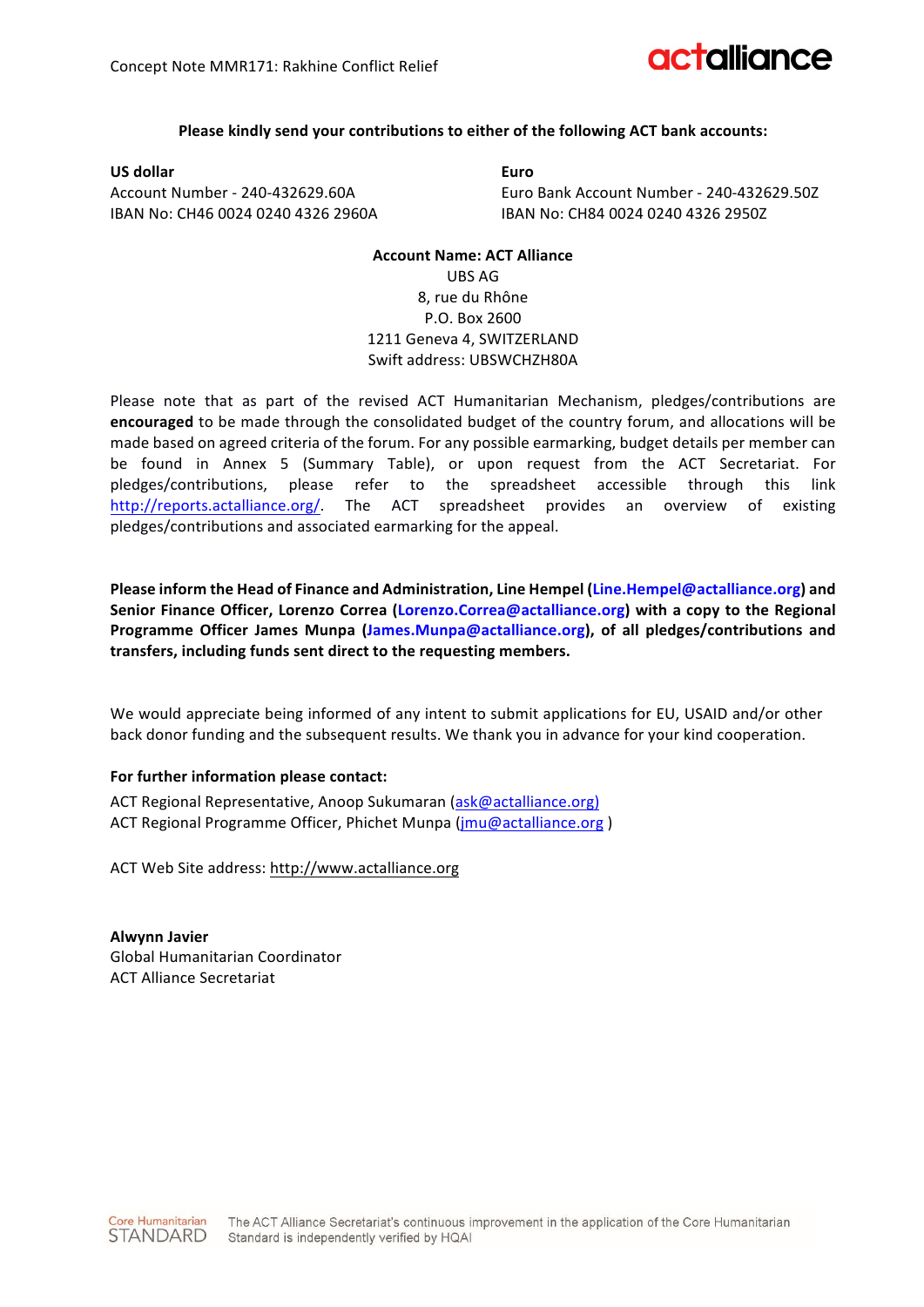#### *Annex 4 INGO Statements*

#### **Statement of INGO's in Myanmar**

#### **31 August, 2017**

As international NGOs working in Myanmar, we strongly condemn the attacks carried out on 25 August and subsequent violence across northern Rakhine State. We express our heartfelt sympathies for those who have lost loved ones and all those affected by the violence, and we urge all parties to exercise restraint and prevent the further escalation of conflict.

Many INGOs are working in Rakhine to provide humanitarian relief and development assistance to those in need. Recently, there have been public accusations of INGO involvement in the recent attacks and that humanitarian assistance is being provided as support to parties which have perpetrated violence. These allegations convey an untrue representation of INGOs and go against our common values and principles anchored in impartiality and humanity. We urge all stakeholders to cease the spread of misinformation which not only exacerbates tensions, but also invariably threatens the safety and security of humanitarian aid workers and hinders the provision of humanitarian and development services to all populations in Rakhine State.

INGOs providing humanitarian relief are operating with the approval of the Government of Myanmar and deliver aid based only on need and vulnerability. We offer and provide our assistance to the most vulnerable and needy in an independent, neutral and impartial way. We do not side with any party in a conflict, nor do we make any distinctions in our assistance with respect to race, religion or ethnicity. We deliver our services in coordination with the Union and state governments and in collaboration with civil society and local communities.

INGOs offer humanitarian assistance including the provision of shelter, water, sanitation and hygiene support, as well as the delivery of food, nutrition and health services for conflict affected and displaced people. INGOs have also assisted communities across the state during times of floods and cyclones, providing life-saving assistance and strengthening the ability of government and civil society to withstand disasters. 

Many INGOs also work on long-term development programmes for all communities across Rakhine State. For many years, INGOs have worked with the Rakhine State Government to develop health infrastructure, support agricultural and economic development, and strengthen educational systems throughout the state. Achieving sustainable peace and development in Rakhine is only possible by meeting the complex and long-standing humanitarian and development needs of all communities in the state.

The INGO community recognizes the Government of Myanmar as the primary duty bearer to respect and protect the rights of all people in Myanmar. In this moment of crisis, we call on the Government to reestablish access to conflict-affected areas to ensure the delivery of life-saving services, and to safeguard the health and security of humanitarian workers providing assistance to affected communities.

Consortium Dutch NGOs **Norwegian Refugee Council** Danish Refugee Council **Communist Containst Containst Containst Containst Containst Containst Containst Contains** CARE International **CARE** International International Rescue Committee Relief International Action Contre La Faim Save the Children Lutheran World Federation **Solidarités** International Malteser International **World Vision International**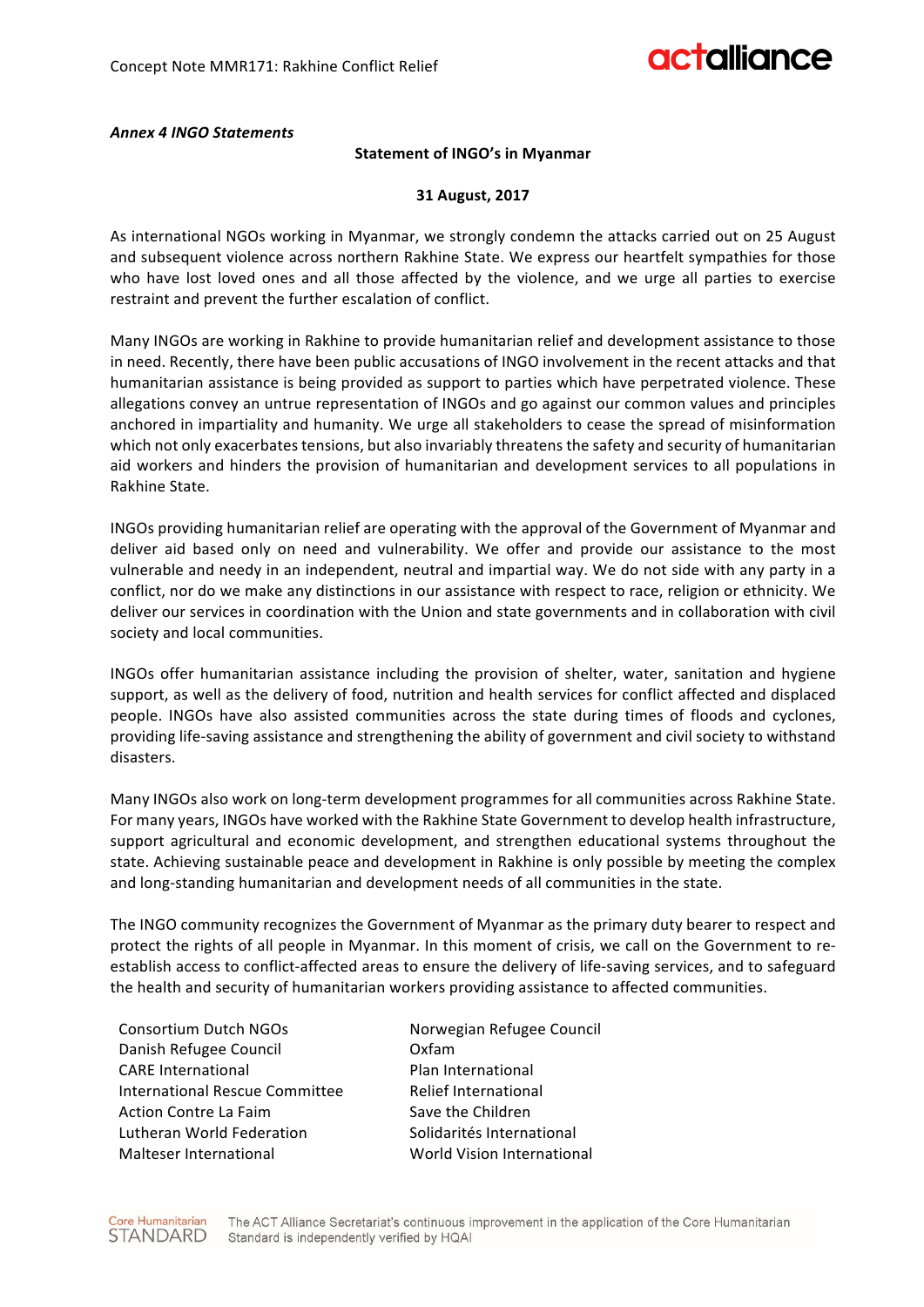Mercy Corps **Church** for Sweden

#### **Statement of INGO's in Myanmar 27 September, 2017**

#### Humanitarian Organizations call for immediate humanitarian access to those in need:

One month since the 25 August attacks and subsequent security response, INGOs in Myanmar are increasingly concerned about severe restrictions on humanitarian access and impediments to the delivery of critically needed humanitarian assistance throughout Rakhine State.

Almost no humanitarian assistance has been provided to populations in need in northern Rakhine and assistance to populations in central Rakhine has been restricted. This is due to the lack of authorizations for humanitarian staff to travel to affected areas, increased tensions affecting national staff and contractors, and an insecure operating environment, particularly in northern Rakhine State where an active military operation has been taking place.

Hundreds of thousands of people have been affected by the violence in northern Rakhine State. This includes 480,000 refugees who have sought safety in Bangladesh since late August, 27,000 people who have been internally displaced and are now in relief centers in central and southern Rakhine and an unknown number of displaced persons still in the area of military operations in northern Rakhine who have been unable to leave. In addition to those displaced, hundreds of thousands of civilians remain in northern Rakhine State with insufficient access to life-saving food, nutrition, shelter and medical services. INGOs remain ready to provide whatever assistance is needed to all communities.

Humanitarian organizations are very worried about the well-being of all those affected by the recent violence in northern Rakhine State – in particular, extremely vulnerable individuals including children, pregnant and lactating women, the elderly, and persons with disabilities – many of whom were already experiencing acute food insecurity and malnutrition and not receiving treatment before the crisis began.

Although the government has announced that the delivery of humanitarian assistance in northern Rakhine will be led by the Myanmar Red Cross Society, assisted by the International Committee of the Red Cross, we are very concerned that this will not be sufficient to meet the enormous humanitarian needs across this region. International NGOs stand ready to act on the invitation made by the State Counsellor in her speech on 19 September to assist in the provision of life-saving humanitarian assistance to all communities in need of aid.

In addition, to those recently displaced by the violence in northern Rakhine State, the delivery of humanitarian aid to 120,000 internally displaced persons who have been in camps in central Rakhine State since 2012 and are heavily dependent on assistance due to restrictions on their freedom of movement, has also been severely curtailed.

Threats, allegations, misinformation and public accusations against humanitarian staff have led to genuine fears amongst humanitarian workers, in particular national staff, and have contributed to an environment where targeted attacks on humanitarian staff have taken place. This makes it very difficult for organizations to provide urgently needed humanitarian assistance and undermines the central principles of neutrality and impartiality that guide all humanitarian action. It also threatens the safety and protection of humanitarian workers.

We urge the government and authorities of Myanmar to ensure that all people in need in Rakhine State have full, free and unimpeded access to life-saving humanitarian assistance. This must include lifting all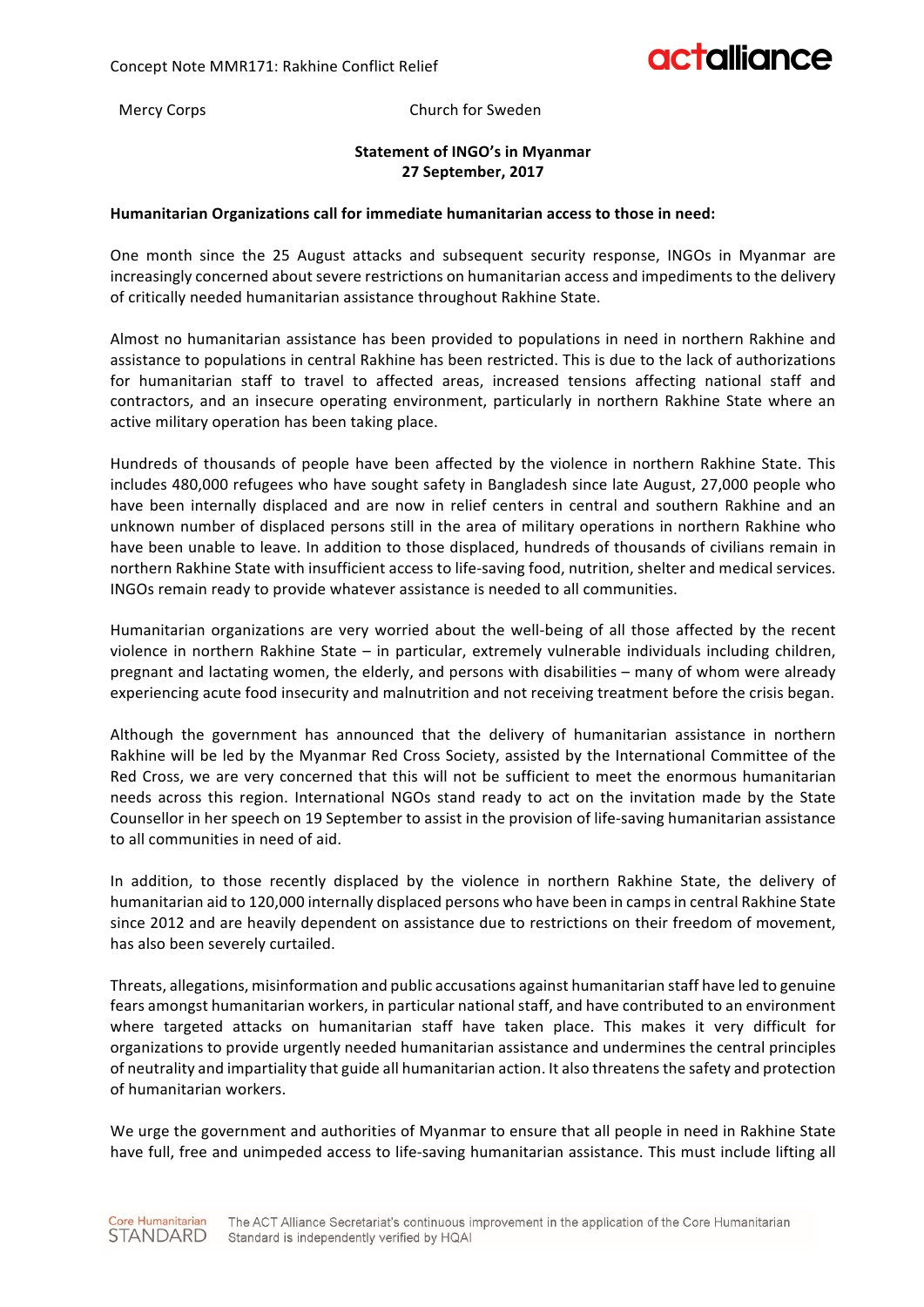

movement restrictions and ensuring that humanitarian actors can carry out their work in safety. We repeat our call to all actors to cease the spread of misinformation and unfounded accusations against humanitarian organizations that risks the safety of our staff and hinders the provision of life-saving assistance. We stand ready to provide assistance impartially and neutrally to all people in need in all communities throughout Rakhine State and to fully resume our operations.

Care International Danish Refugee Council Consortium of Dutch NGOs International Rescue Committee Action Contre La Faim World Vision International Malteser International Mercy Corps ADRA Myanmar Action Aid Myanmar

Norwegian Refugee Council Oxfam Plan International Relief International Save the Children Solidarités International People In Need Luther World Federation DCA-NCA 

Core Humanitarian The ACT Alliance Secretariat's continuous improvement in the application of the Core Humanitarian STANDARD Standard is independently verified by HQAI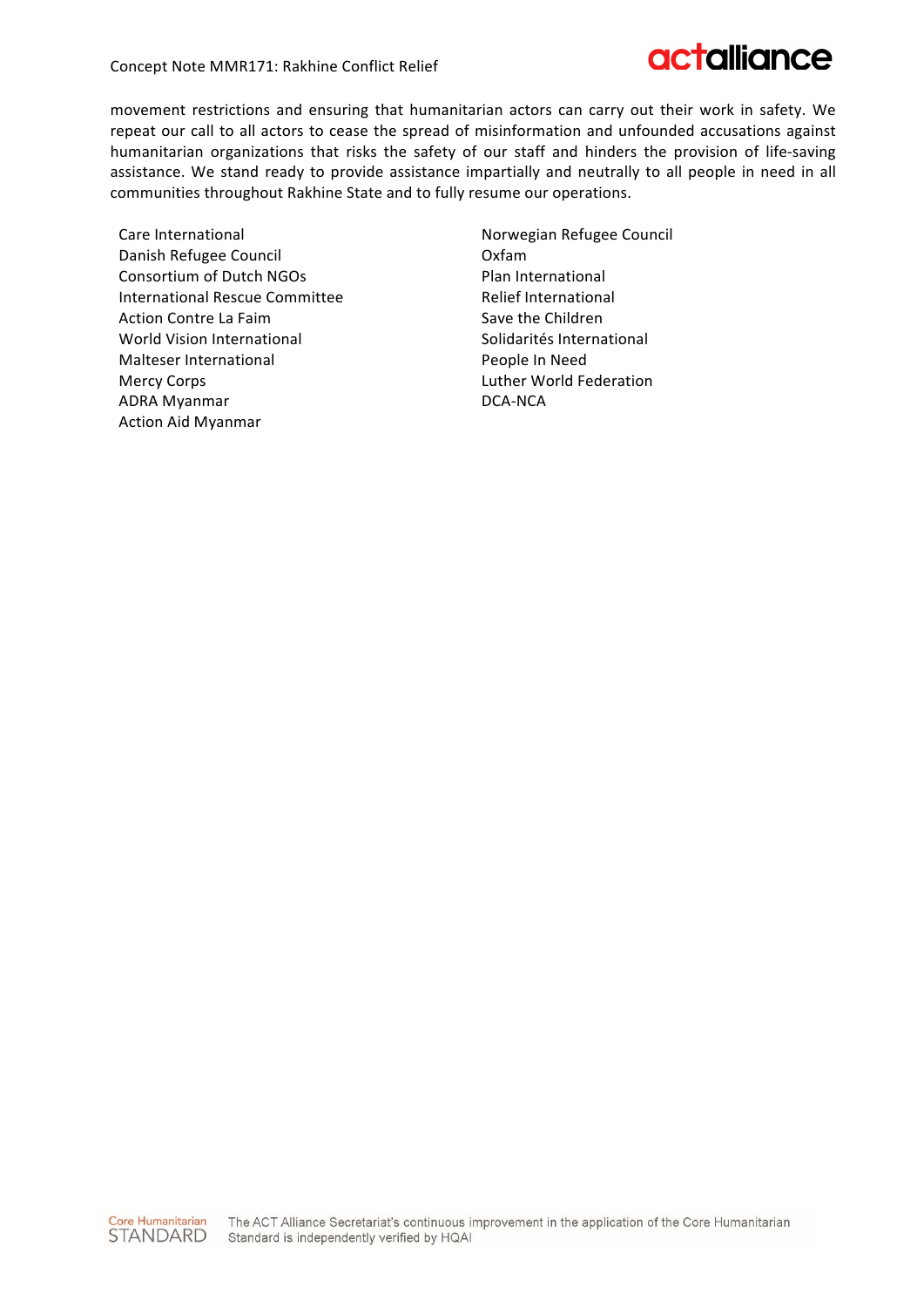#### *Annex 5 Statements by Myanmar, International governments and organizations*

**Statements and Press Releases on situation in Rakhine State – 25-30 August 2017**

WFP Statement on biscuits, 30 August 2017 https://www.wfp.org/news/news-release/wfp-statement

Parliamentarians urge Myanmar authorities, ASEAN to act to protect civilians in Rakhine State ASEAN Parliamentarians for Human Rights, 30 August 2017 http://aseanmp.org/2017/08/30/parliamentarians-urge-myanmar-authorities-asean-to-act-to-protectcivilians-rakhine-state/

Iran Deeply Concerned about Continued Violence against Myanmar Muslims, Iran Ministry of Foreign Affairs, 29 August 2017, http://aseanmp.org/2017/08/30/parliamentarians-urge-myanmar-authoritiesasean-to-act-to-protect-civilians-rakhine-state/

Highlights of the UN System, Office of the Spokesperson for the UN Secretary-General, 29 August 2017 https://www.un.org/sg/en/content/highlight/2017-08-29.html

Alarming deterioration in northern Rakhine was preventable, Zeid says, urging restraint OHCHR, 29 August 2017 http://www.ohchr.org/EN/NewsEvents/Pages/DisplayNews.aspx?NewsID=22004&LangID=E

UNHCR urges open borders for people fleeing violence in Myanmar's Rakhine State UNHCR, 29 August 2017 http://www.unhcr.org/59a52fda4.html

Burma: Satellite Data Indicate Burnings in Rakhine State, Human Rights Watch, 29 August 2017 https://www.hrw.org/news/2017/08/29/burma-satellite-data-indicate-burnings-rakhine-state

Statement attributable to the Spokesman for the Secretary-General on Myanmar United Nations Secretary-General, 28 August 2017 https://www.un.org/sg/en/content/sg/statement/2017-08-28/statement-attributable-spokesmansecretary-general-myanmar

Press Release Regarding the Events in Northern Rakhine State of Myanmar Republic of Turkey, Ministry of Foreign Affairs, 28 August 2017 http://www.mfa.gov.tr/no\_-271\_-myanmarin-kuzey-rakhayn-eyaletinde-meydana-gelen-olaylarhk.en.mfa

CSO Statement Concerning Violent Armed Conflicts in Rakhine State, Civil Society Organizations, 28 August 2017 https://www.facebook.com/photo.php?fbid=10213649999509090&set=a.10213650025029728&type=3 &theater

Two Myanmar Muslim CSOs condemn Maungdaw terrorist attacks, Mizzima News, 28 August 2017 https://www.bnionline.net/news/mizzima/item/3425-two-myanmar-muslim-csos-condemn-maungdawterrorist-attacks.html